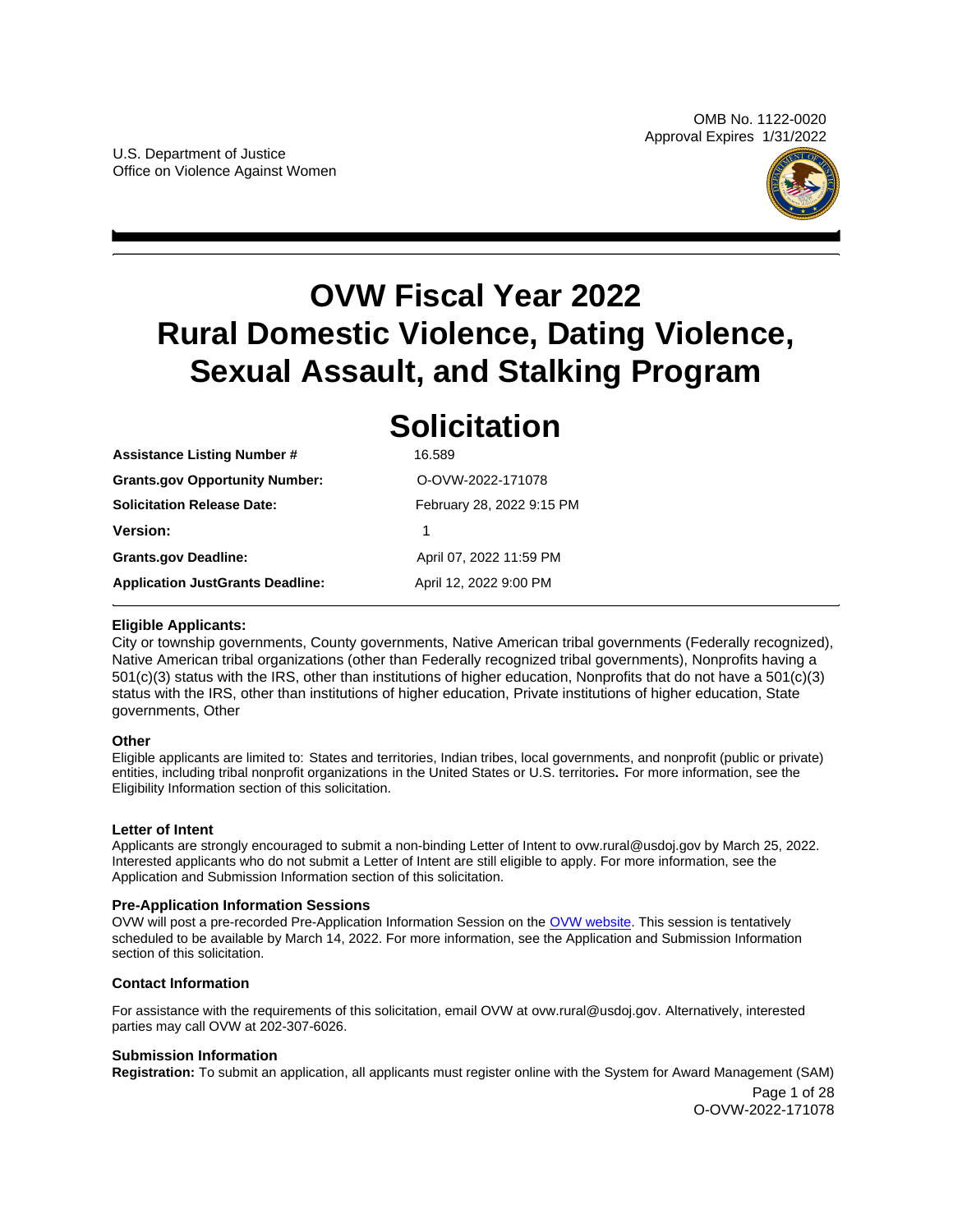and with [Grants.gov.](https://Grants.gov) To ensure sufficient time to complete the registration process, applicants must register online with SAM and with [Grants.gov](https://Grants.gov) immediately, but no later than March 25, 2022.

**Submission:** Applications for this program will be submitted through a two-step process: (1) submission of the **SF-424 and SF-LLL** in [Grants.gov](https://Grants.gov) and (2) submission of the **full application** including attachments in the Justice Grants System (JustGrants). Submit the SF-424 and SF-LLL as early as possible, but not later than 24-48 hours before the [Grants.gov](https://Grants.gov)  deadline. For technical assistance with [Grants.gov,](https://Grants.gov) contact [Grants.gov](https://Grants.gov) Applicant Support at 1-800-518-4726 or [support@grants.gov.](mailto:support@grants.gov) For technical assistance with JustGrants, contact OVW JustGrants Support at 1-866-655-4482 or [OVW.JustGrantsSupport@usdoj.gov.](mailto:OVW.JustGrantsSupport@usdoj.gov)

For more information about registration and submission, see the Application and Submission Information section of this solicitation.

#### **Notification**

OVW anticipates notifying applicants of funding decisions by October 1, 2022.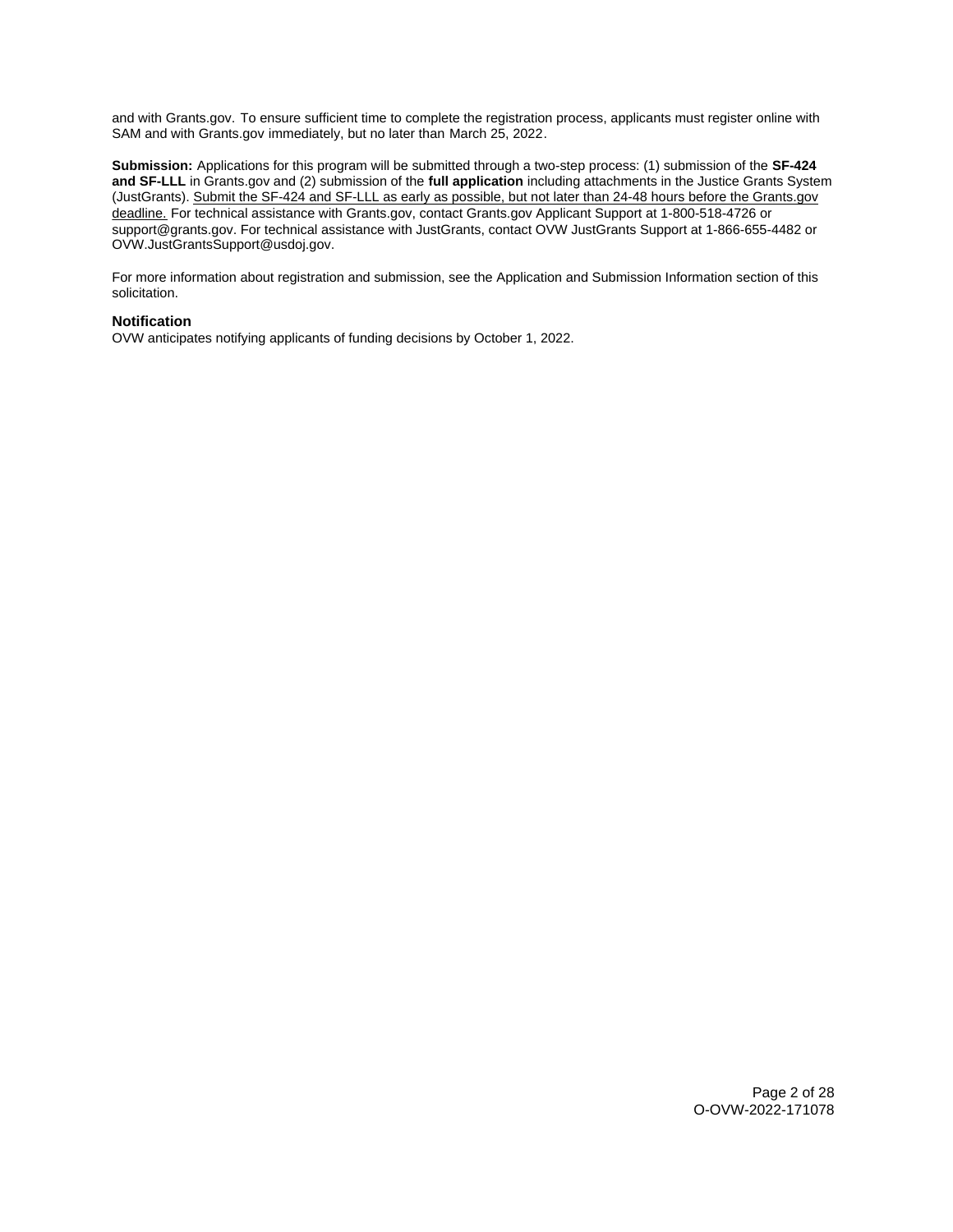# **Contents**

| Contact Information                                                                        | 1                |
|--------------------------------------------------------------------------------------------|------------------|
| <b>Program Description</b>                                                                 | 5                |
| Overview of OVW                                                                            | 5                |
| <b>Statutory Authority</b>                                                                 | 5                |
| About this OVW Program                                                                     | 5                |
| Program Scope                                                                              | 5                |
| <b>Purpose Areas</b>                                                                       | 5                |
| <b>OVW Priority Areas</b>                                                                  | $\,6$            |
| Activities that Compromise Victim Safety and Recovery or Undermine Offender Accountability | $\overline{7}$   |
| Out-of-Scope Activities                                                                    | $\overline{7}$   |
| <b>Limited Use of Funds</b>                                                                | $\overline{7}$   |
| <b>Activities Requiring Prior Approval</b>                                                 | 8                |
| Federal Award Information                                                                  | 8                |
| Awards, Amounts and Durations                                                              | 8                |
| Availability of Funds                                                                      | 8                |
| <b>Types of Awards</b>                                                                     | 8                |
| <b>Award Period and Amounts</b>                                                            | 8                |
| <b>Types of Applications</b>                                                               | $\boldsymbol{9}$ |
| Mandatory Program Requirements                                                             | $\boldsymbol{9}$ |
| <b>Eligibility Information</b>                                                             | $\boldsymbol{9}$ |
| <b>Eligible Applicants</b>                                                                 | 9                |
| <b>Cost Sharing or Matching</b>                                                            | 11               |
| Other Program Eligibility Requirements                                                     | 11               |
| Application and Submission Information                                                     | 12               |
| Address to Request Application Package                                                     | 12               |
| Content and Form of Application Submission                                                 | 12               |
| Formatting and Technical Requirements                                                      | 12               |
| <b>Application Contents</b>                                                                | 12               |
| Information to Complete the Application for Federal Assistance (SF-424)                    | 13               |
| Standard Applicant Information (JustGrants 424 and General Agency Information)             | 13               |
| Proposal Abstract                                                                          | 13               |
| Data Requested with Application                                                            | 13               |
| <b>Proposal Narrative</b>                                                                  | 14               |
| <b>Budget and Associated Documentation</b>                                                 | 15               |
| Budget Worksheet and Budget Narrative (Web-based Form)                                     | 15               |
| <b>Funding Restrictions</b>                                                                | 16               |
| <b>Pre-Agreement Cost</b>                                                                  | 16               |
| Indirect Cost Rate Agreement (if applicable)                                               | 16               |
| Financial Management Questionnaire (including applicant disclosure of high-risk status)    | 17               |
| Disclosure of Process Related to Executive Compensation                                    | 17               |
| Memoranda of Understanding (MOUs) and Other Supportive Documents                           | 17               |
| <b>Additional Application Components</b>                                                   | 18               |
| Letters of Nonsupplanting                                                                  | 18               |
| <b>Confidentiality Notice Form</b>                                                         | 18               |
| <b>Disclosures and Assurances</b>                                                          | 18               |
| Disclosure of Lobbying Activities                                                          | 19               |
| <b>DOJ Certified Standard Assurances</b>                                                   | 19               |
|                                                                                            |                  |

Page 3 of 28 O-OVW-2022-171078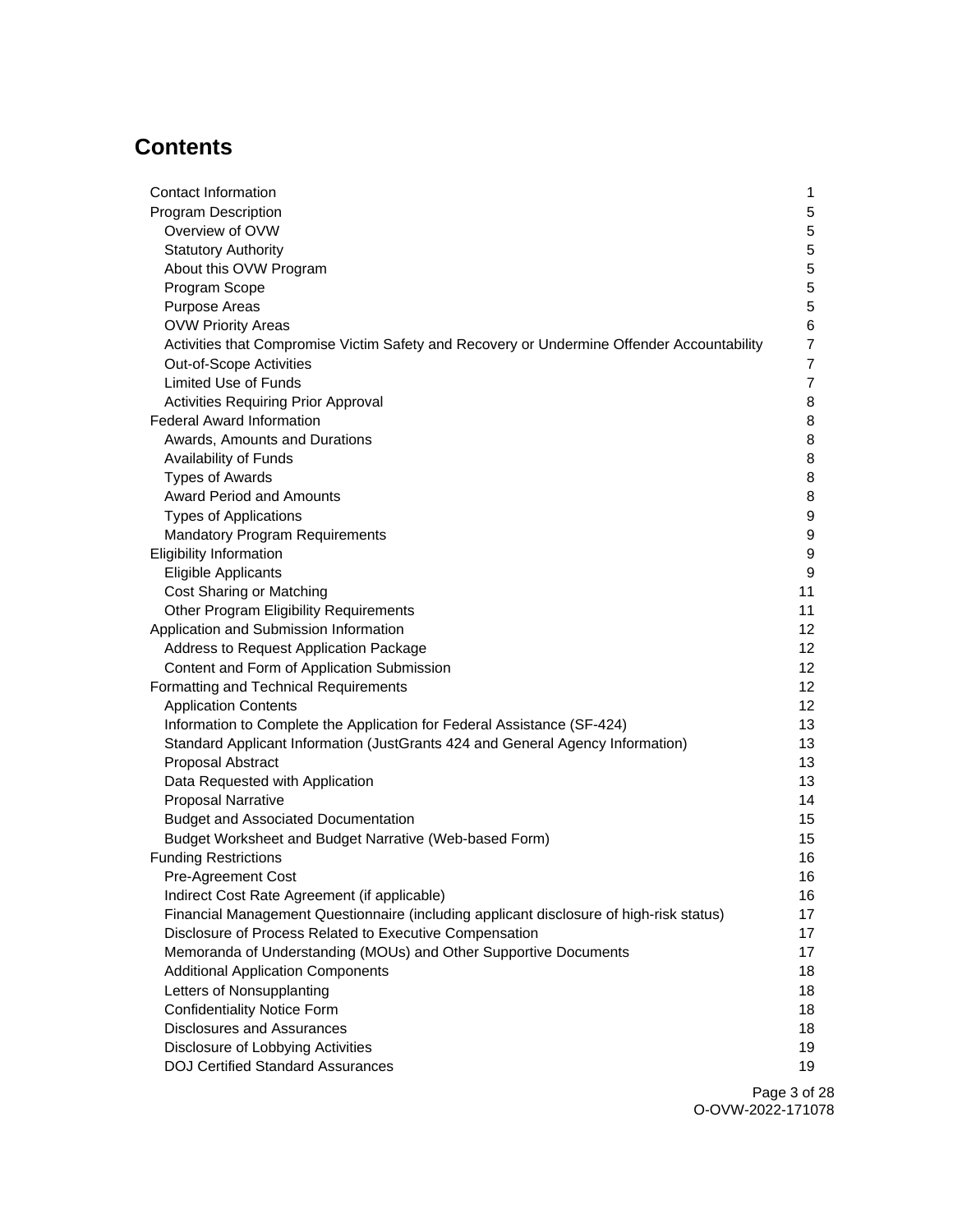| Applicant Disclosure of Duplication in Cost Items                                              | 19 |
|------------------------------------------------------------------------------------------------|----|
| DOJ Certifications Regarding Lobbying; Debarment, Suspension and Other Responsibility Matters; |    |
| and Drug-Free Workplace Requirements                                                           | 19 |
| How to Apply                                                                                   | 19 |
| Submission Dates and Time                                                                      | 19 |
| Application Review Information                                                                 | 22 |
| <b>Review Criteria</b>                                                                         | 22 |
| <b>Review and Selection Process</b>                                                            | 22 |
| Anticipated Announcement and Federal Award Dates                                               | 23 |
| <b>Federal Award Administration Information</b>                                                | 23 |
| <b>Federal Award Notices</b>                                                                   | 23 |
| Administrative, National Policy, and Other Legal Requirements                                  | 23 |
| General Information about Post-Federal Award Reporting Requirements                            | 24 |
| Federal Awarding Agency Contact(s)                                                             | 24 |
| Other Information                                                                              | 24 |
| Public Reporting Burden- Paper Work Reduction Act Notice                                       | 24 |
| <b>Application Checklist</b>                                                                   | 24 |
| <b>Survey Questions</b>                                                                        | 25 |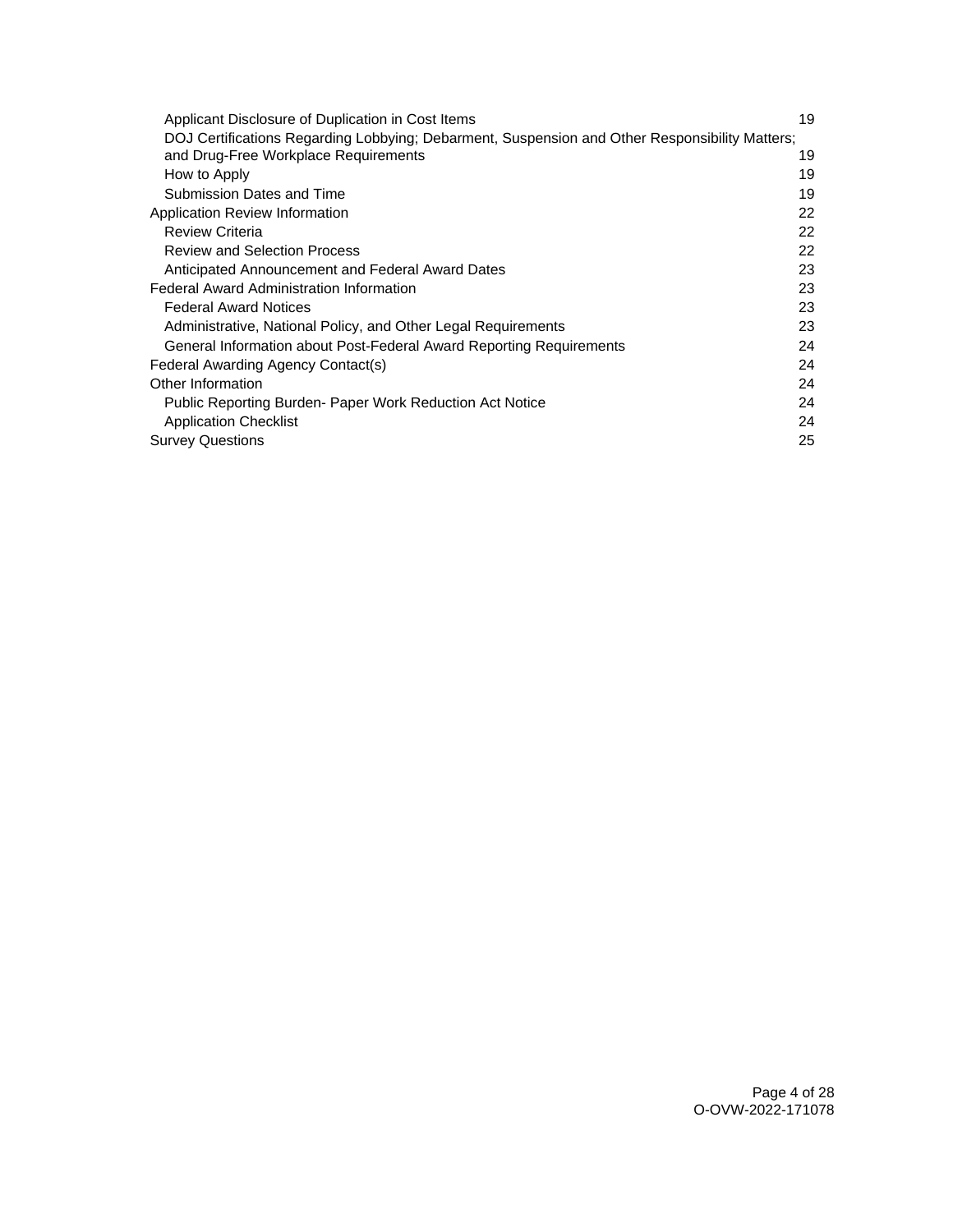# <span id="page-4-0"></span>**Program Description**

#### **Overview of OVW**

OVW is a component of the United States Department of Justice (DOJ). Created in 1995, OVW administers grant programs authorized by the Violence Against Women Act (VAWA) and subsequent legislation and provides national leadership on issues of domestic violence, dating violence, sexual assault, and stalking. OVW grants support coordinated community responses to hold offenders accountable and serve victims.

#### **Statutory Authority**

34 U.S.C. 12341

#### **About this OVW Program**

This program is authorized by 34 U.S.C. § 12341. The Rural Domestic Violence, Dating Violence, Sexual Assault, and Stalking Program (Rural Program) (CFDA# 16.589) supports efforts to enhance the safety of rural victims of domestic violence, dating violence, sexual assault, and stalking and supports projects uniquely designed to address and prevent these crimes in rural areas. For additional information about this program and related performance measures, including how awards contribute to the achievement of program goals and objectives, see:

- OVW grant program information: OVW Grants and Programs Webpage.
- Program performance measures under the Measuring Effectiveness Initiative: VAWA Measuring Effectiveness Initiative webpage.
- Examples of successful projects in OVW's most recent report to Congress on the effectiveness of VAWA grant programs.

#### **Program Scope**

Activities supported by this program are determined by statute, federal regulations, and OVW policies. If an applicant receives an award, the funded project is bound by this solicitation, the [DOJ Financial Guide,](https://www.justice.gov/ovw/page/file/1298396/download) including updates to the financial guide after an award is made, the [Solicitation Companion Guide,](https://www.justice.gov/ovw/resources-applicants) and the conditions of the award.

#### **Purpose Areas**

Pursuant to 34 U.S.C. § 12341, funds under this program must be used for one or more of the following purposes:

- 1. To identify, assess, and appropriately respond to child, youth, and adult victims of domestic violence, sexual assault, dating violence, and stalking in rural communities, by encouraging collaboration among domestic violence, dating violence, sexual assault, and stalking victim service providers; law enforcement agencies; prosecutors; courts; other criminal justice service providers; human and community service providers; educational institutions; and health care providers, including sexual assault forensic examiners;
- 2. To establish and expand nonprofit, nongovernmental, State, tribal, territorial, and local government victim services in rural communities to child, youth, and adult victims; and
- 3. To increase the safety and well-being of women and children in rural communities, by-- (A) dealing directly and immediately with domestic violence, sexual assault, dating violence, and stalking occurring in rural communities; and (B) creating and implementing strategies to increase awareness and prevent domestic violence, sexual assault, dating violence, and stalking.

For many applicants, the Rural Program is one of the few sources of funding to support the provision of core services for victims of sexual assault, domestic violence, dating violence, and stalking. For this reason, OVW will only fund applications that propose projects that implement a collaborative response, support victim services, and/or create a direct response to these crimes in rural communities. Proposed projects must devote at least 70% of their project activities and budget to Rural Program purpose areas 1, 2 and/or 3(A). Applicants may apply to address purpose area 3(B), but no more than 30% of the project budget and activities should be dedicated to prevention and awareness activities. OVW may approve project budgets that allocate more than 30% to prevention and awareness activities where strong justification is provided by the applicant.

In addition to the purpose areas, Rural Program grantees are required to implement at least one of the strategies set forth in 34 U.S.C. § 12341(b)(1)-(5):

> Page 5 of 28 O-OVW-2022-171078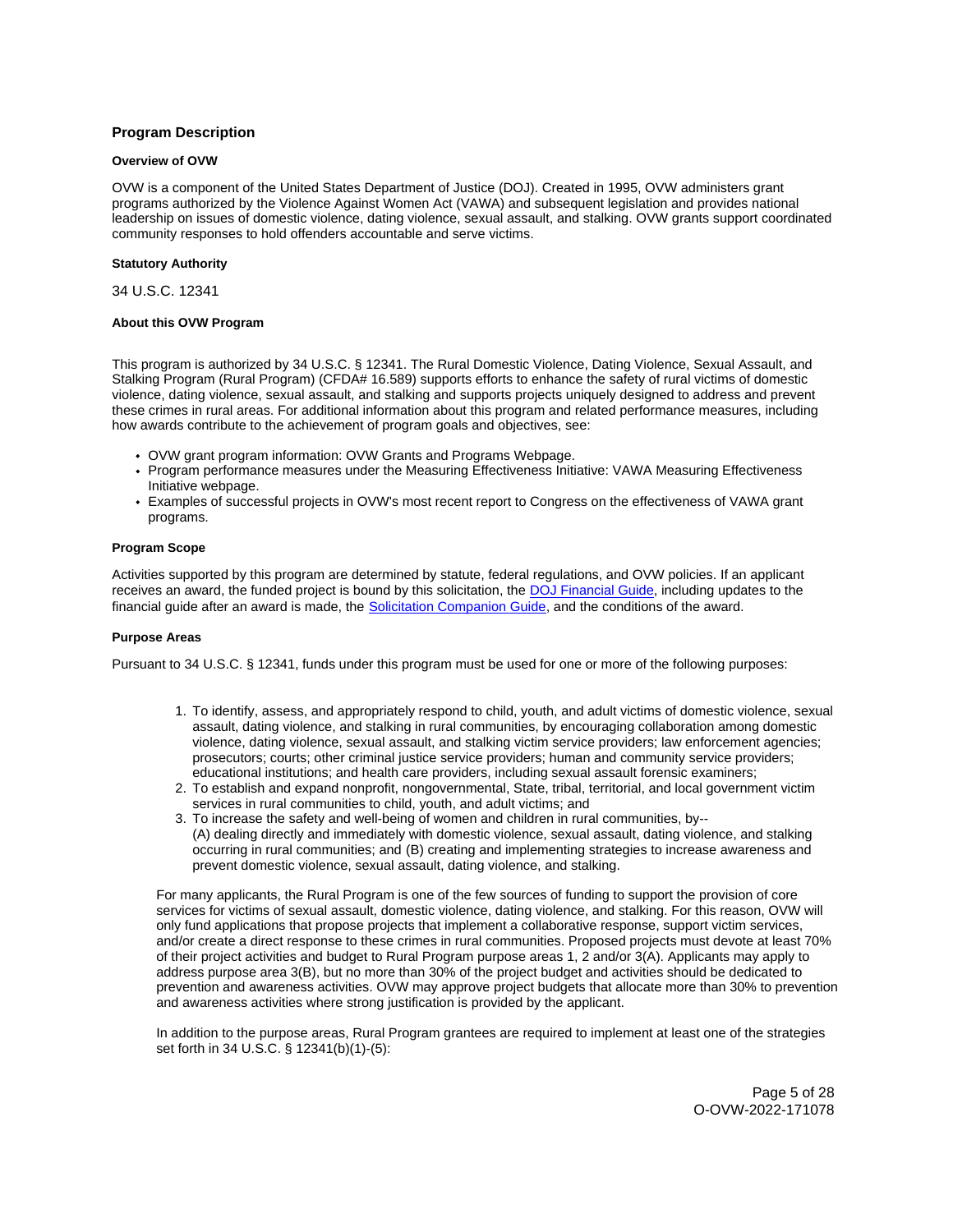- <span id="page-5-0"></span>1. Implementing, expanding, and establishing cooperative efforts and projects among law enforcement officers, prosecutors, victim service providers, and other related parties to investigate and prosecute incidents of domestic violence, dating violence, sexual assault, and stalking, including developing multidisciplinary teams focusing on high-risk cases with the goal of preventing domestic and dating violence homicide;
- 2. Providing treatment, counseling, advocacy, legal assistance, and other long-term and short-term victim and population specific services to adult and minor victims of domestic violence, dating violence, sexual assault, and stalking in rural communities, including assistance in immigration matters;
- 3. Working in cooperation with the community to develop education and prevention strategies directed toward such issues;
- 4. Developing, enlarging, or strengthening programs addressing sexual assault, including sexual assault forensic examiner programs, Sexual Assault Response Teams, law enforcement training, and programs addressing rape kit backlogs; and
- 5. Developing programs and strategies that focus on the specific needs of victims of domestic violence, dating violence, sexual assault, and stalking who reside in remote rural and geographically isolated areas, including addressing the challenges posed by the lack of access to shelters and victim services, and limited law enforcement resources and training, and providing training and resources to Community Health Aides involved in the delivery of Indian Health Service programs.

#### **OVW Priority Areas**

In FY 2022, OVW is interested in supporting the priority area(s) identified below. Applications proposing activities in the following areas will be given special consideration:

1. Advance racial equity as an essential component of ending sexual assault, domestic violence, dating violence, and stalking.

OVW recognizes the diversity within the population in rural America and the existing gaps among current Rural Program grantees in providing services that fully reflect the rural communities that they serve. OVW encourages applicants to consider developing projects that address racial equity and ensure that services are representative of their community demographics. Applications should include activities that address this OVW priority through partnership and funding culturally specific, community-based organizations and tribal organizations (including tribal governments and tribal nonprofit organizations), as well as providing technical assistance for these programs.

To qualify for this priority area, applicants must partner with culturally specific community-based organizations or programs and include project activities that specifically engage, promote, and serve culturally specific communities. New applications currently providing culturally specific, community-based domestic violence, sexual assault, dating violence, and stalking services are encouraged to apply. Continuation applications that are not currently serving culturally specific populations, are encouraged to build capacity in their organizations to serve culturally specific underserved populations within their service areas. Applicants should consider:

- Creating outreach and educational opportunities in your communities,
- Hiring staff with experience serving culturally specific clients, and/or
- Establishing partnerships with culturally specific organizations that may or may not have experience addressing these issues and offering cross training opportunities as part of the collaboration.

"Culturally specific" means primarily directed toward racial and ethnic minority groups (defined in section 1707(g) of the Public Health Services Act (42 U.S.C. § 300u-6(g) as American Indian (including Alaska Natives, Eskimos, and Aleuts), Asian Americans, Native Hawaiians and other Pacific Islanders, Blacks, and Hispanics).

This OVW priority corresponds with the Rural Program statutory priority, 34 U.S.C. § 12341(d)(4), directing OVW to give priority to projects that meet the needs of underserved populations.

2. Strengthen efforts to prevent and end sexual assault, including victim services and civil and criminal justice responses.

There has been a gradual increase in Rural Program applications focusing on sexual assault; however, there still remains a need to encourage Rural Program applicants to address this issue. New and continuation applicants are encouraged to include activities that address this OVW priority area through one or both of the following strategies:

i. Sexual assault applications focusing primarily on responding to non-intimate partner sexual assault, including sexual assault across the lifespan. This includes prevention, outreach, offender intervention, medical forensic care, civil legal assistance, and victim services. Applicants are encouraged to provide one or more of the aforementioned activities to provide comprehensive services that address physical, social, emotional, and spiritual needs of survivors of sexual assault and their families. Examples of activities include, but are not limited to:

- Organizational capacity building to enhance sexual assault services within the organization.
- Developing policies and procedures directly related to serving sexual assault victims.
- A mission, strategic plan, and specific goals established for their sexual violence programs.
- Providing legal and medical advocacy.

Page 6 of 28 O-OVW-2022-171078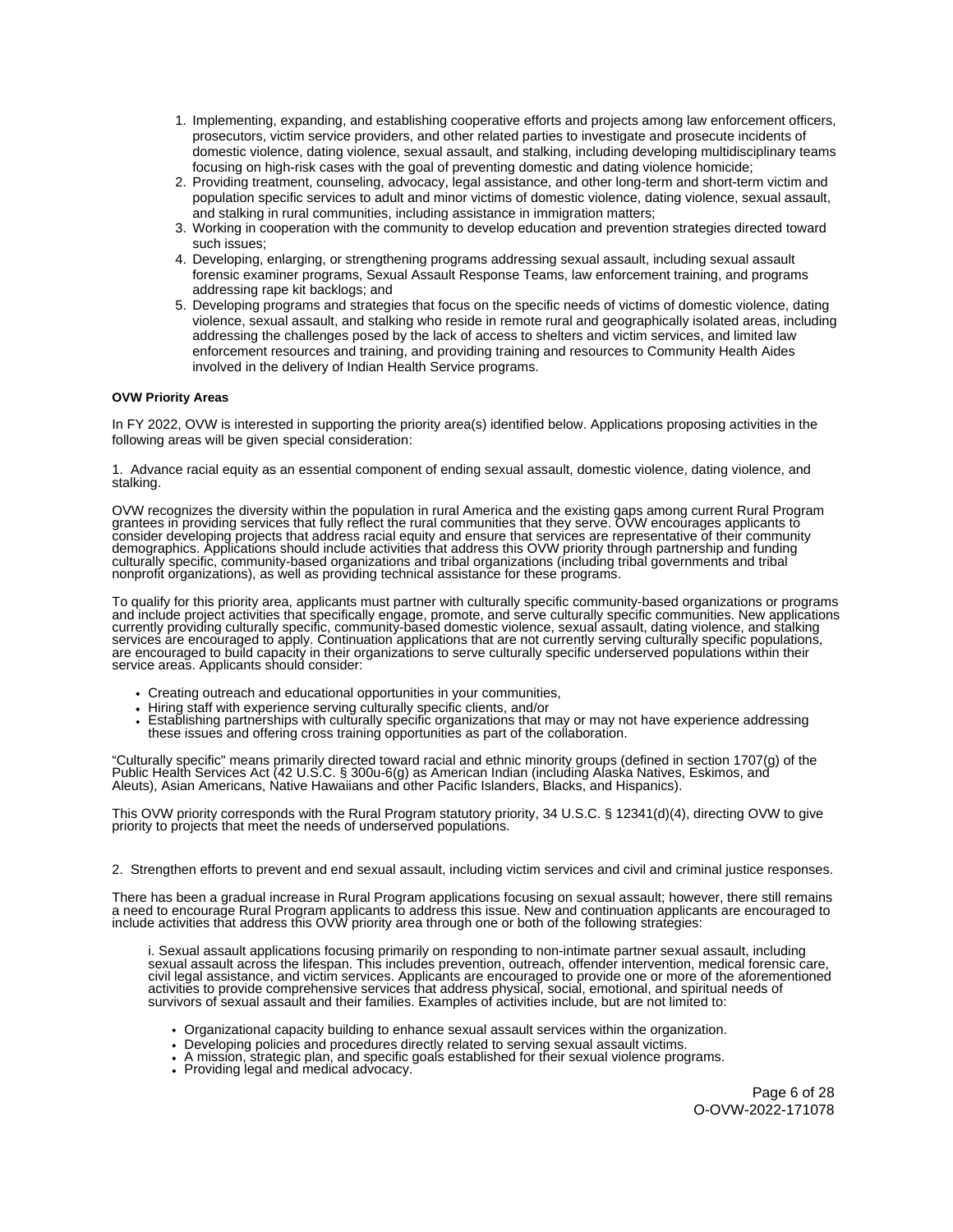- 
- <span id="page-6-0"></span>Providing crisis intervention services.<br>Sexual assault focused prevention, intervention and awareness outreach. Sexual assault focused prevention, intervention and awareness outreach.<br>Staffing additional sexual assault advocate positions.
- 
- Implementation of the Prison Rape Elimination Act (PREA) standards in working with incarcerated victims.
- Providing training for Sexual Assault Nurse Examiners (SANE). Creating or enhancing SANE programs.
- 
- Establishing or enhancing Sexual Assault Response Teams (SART).
- Providing short and long-term holistic services that address a survivor's physical, emotional, psychological, and spiritual health.
- Providing services that meet long-term and short-term needs of sexual violence survivors. Culturally specific activities that meet the needs of sexual violence survivors.
- 
- Training related to responding to the holistic and healing needs of rural survivors of sexual violence.

ii. Sexual assault applications that focus primarily on improving the criminal justice response to sexual assault, including the investigation, charging, and prosecution of sexual assault crimes. These programs must include a partnership with sexual assault service providers to ensure that survivors receive comprehensive support throughout the criminal justice process.

Applicants are encouraged to enhance investigation and prosecution of sexual assault crimes and provide advocacy throughout the criminal justice process. Example of activities may include, but are not limited to:

- Sexual assault training for law enforcement and prosecutors.
- Support sexual assault investigator or prosecutor positions.
- Enhancement or creation of law enforcement and/or prosecutor sexual assault advocate positions; or
- Providing criminal legal advocacy training for advocates.

Continuation applications that focus primarily (75% or more of their proposed goals, objectives, activities and budget) on developing, enlarging, or strengthening programs addressing sexual assault in rural communities or areas will be eligible to apply for up to \$950,000 (New applicants will be eligible to apply for up to \$700,000) and receive special consideration during the FY 2022 funding recommendation process.

This OVW priority correlates with the Rural Program's statutory allocation for sexual assault, 34 U.S.C. § 12341(d)(2)(A), which requires that OVW allocate a designated percentage of appropriated Rural Program funds to services that meaningfully address sexual assault in rural communities. Applicants are not required to address sexual assault within their individual applications; however, interested applicants will be asked to identify the percentage of their project that addresses sexual assault.

#### **Activities that Compromise Victim Safety and Recovery or Undermine Offender Accountability**

OVW does not fund activities that jeopardize victim safety, deter or prevent physical or emotional healing for victims, or allow offenders to escape responsibility for their actions. Applications that propose any such activities may receive a deduction in points during the review process or may be eliminated from consideration. Information on activities that compromise victim safety and recovery or undermine offender accountability may be found in the [Solicitation Companion](https://www.justice.gov/ovw/resources-applicants)  [Guide.](https://www.justice.gov/ovw/resources-applicants)

#### **Out-of-Scope Activities**

The activities listed below are out of the program scope and will not be supported by this program's funding. See also the list of unallowable costs in the Funding Restrictions section of this solicitation.

- 1. Research projects. Funds under this program may not be used to conduct research, defined in 28 C.F.R. § 46.102 as a systematic investigation designed to develop or contribute to generalizable knowledge. Surveys and focus groups, depending on their design and purpose, may constitute research and therefore be out-of-scope. Prohibited research does not include assessments conducted for internal improvement purposes only (see Limited Use of Funds below). For information on distinguishing between research and assessments, see the [Solicitation](https://www.justice.gov/ovw/resources-applicants)  [Companion Guide.](https://www.justice.gov/ovw/resources-applicants)
- 2. Child abuse or family violence issues such as violence perpetrated by a child against a parent or violence perpetrated by a sibling against another sibling.
- 3. Services to children for anything other than child sexual assault or services beyond ancillary services provided to a victim's child when there is an inextricable link between a parent's victimization and the child's need for services and in connection to providing victim services for the parent. For example, funds may be used to provide services to children of battered clients residing in a shelter.
- 4. Education and prevention for students not specifically related to sexual assault, domestic violence, dating violence, and/or stalking, such as "bullying" or "character building" educational programs.

Applications that propose activities deemed to be substantially out-of-scope may receive a deduction in points during the review process or may be eliminated from consideration.

#### **Limited Use of Funds**

Page 7 of 28 O-OVW-2022-171078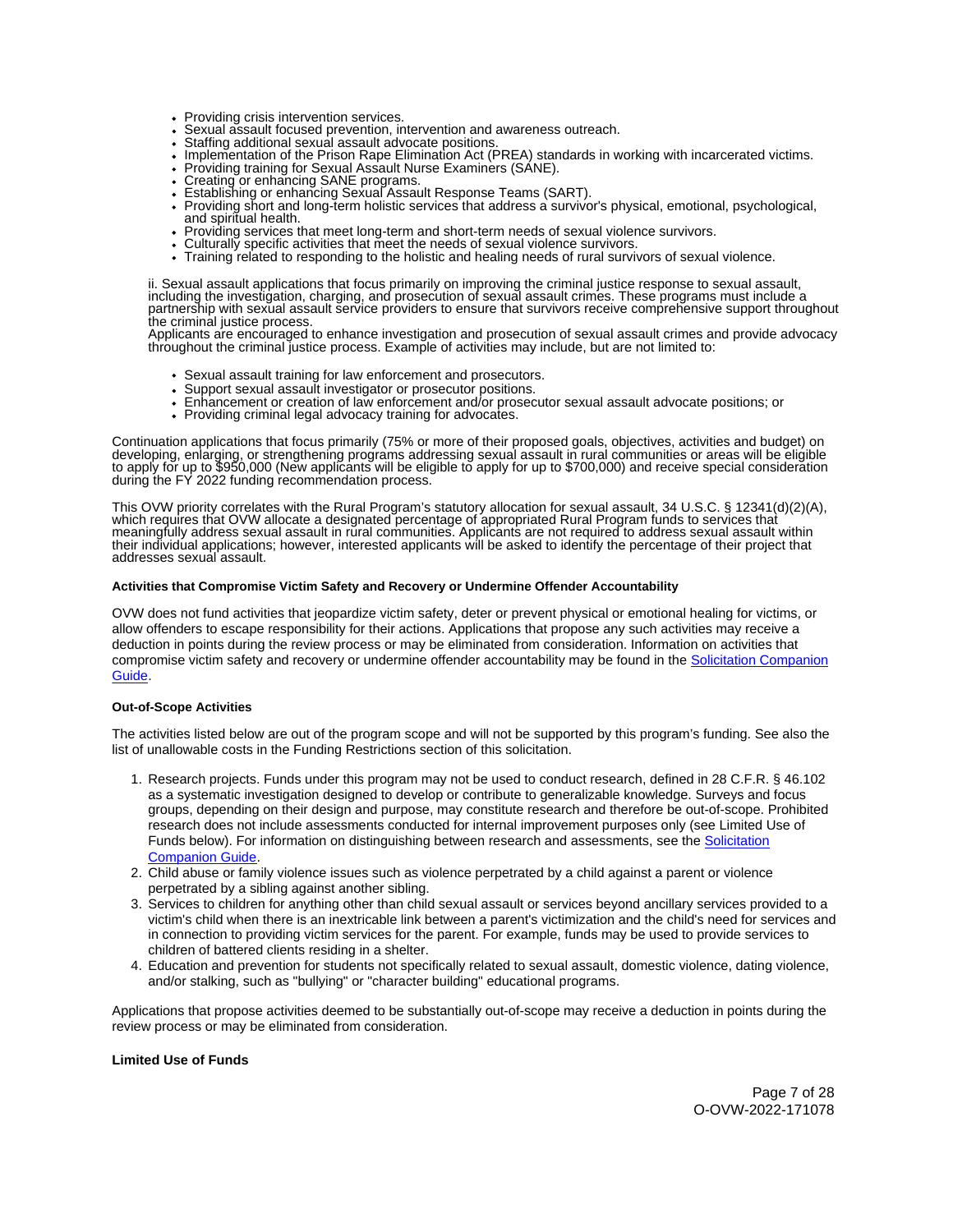<span id="page-7-0"></span>Grantees may use up to two percent of grant award funds to assess their work for internal improvement purposes only, such as by convening a listening session to identify service gaps in the community or surveying training participants about the quality of training content and delivery. Applicants considering such assessments must refer to the OVW research decision tree in the Solicitation Companion Guide to ensure that the activity does not qualify as human subjects research. The [Solicitation Companion Guide](https://www.justice.gov/ovw/resources-applicants) also provides additional information on federal requirements related to research, assessments, and surveys.

# **Activities Requiring Prior Approval**

Recipients must receive prior approval before using grant funds to support surveys, whether conducted as part of a program or needs assessment, or for any other purpose. Prior approval is necessary to determine whether the activity is within the scope of the award and meets the requirements of the Paperwork Reduction Act (see the Solicitation [Companion Guide](https://www.justice.gov/ovw/resources-applicants) for more information).

# **Federal Award Information**

#### **Solicitation Categories**

This solicitation does not include Solicitation Categories.

**Awards, Amounts and Durations** 

55 \$950,000.00

**Period of Performance Start Date Mate Review Period of Performance Duration (Months)** 10/1/22 12:00 AM 36

**Anticipated Number of Awards Anticipated Maximum Dollar Amount of Awards** 

**Anticipated Total Amount to be Awarded Under Solicitation**  \$32,000,000.00

#### **Availability of Funds**

All awards are subject to the availability of appropriated funds and any modifications or additional requirements that may be imposed by law. There is no guarantee that funds will be available in the future. OVW may elect to make awards in a future fiscal year for applications submitted under this solicitation but not selected for FY 2022 funding, depending on the merits of the applications and the availability of funding.

#### **Types of Awards**

Awards will be made as grants.

#### **Award Period and Amounts**

The award period is 36 months. Budgets must reflect 36 months of project activity, and the total "estimated funding" on the SF-424 must reflect 36months. OVW anticipates that the award period will start on October 1, 2022.

This program typically makes awards in the range of \$350,000 - \$750,000. OVW estimates that it will make up to 55 awards for an estimated \$32,000,000.

Funding levels under this program for FY 2022 are:

- Continuation applications are limited to \$750,000 for the entire 36 months.
- Continuation applications with a 75% or more focus on sexual assault are limited to \$950,000 for the entire 36 months.
- New applicants are limited to \$500,000 for the entire 36 months.
- New applicants with a 75% or more focus on sexual assault are limited to \$700,000 for the entire 36 months.

OVW has the discretion to make awards for greater or lesser amounts than requested and to negotiate the scope of work and budget with applicants prior to making an award.

> Page 8 of 28 O-OVW-2022-171078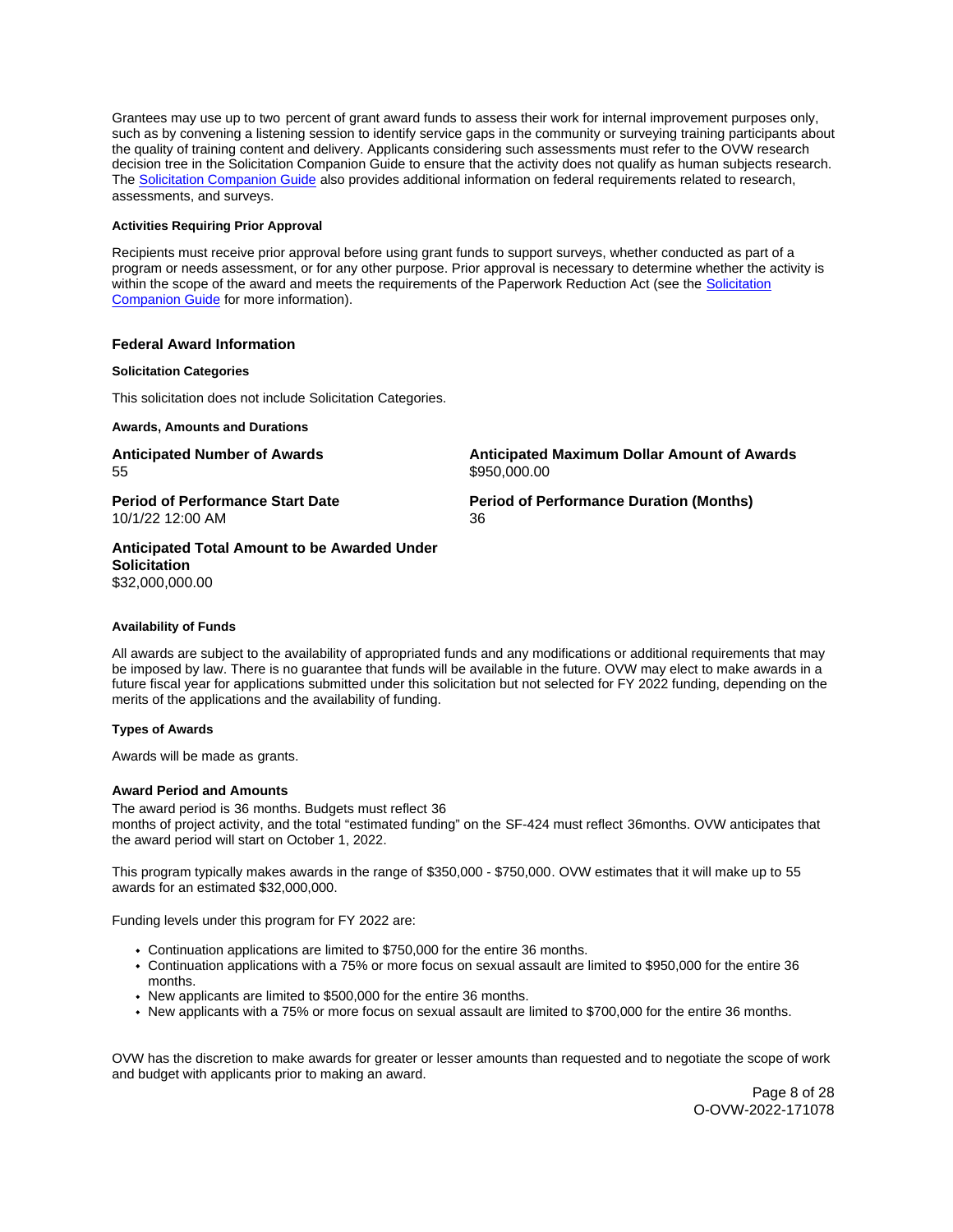#### <span id="page-8-0"></span>**Types of Applications**

In FY 2022, OVW will accept applications for this program from the following:

 expired on or before April 12, 2021. **New:** Applicants that have never received funding under this program or whose previous funding under this program

**Continuation:** Applicants that have an existing or recently closed (after April 12, 2021) award under this program. Recipients of FY 2020 and FY 2021 Rural Program awards are not eligible to apply. Continuation funding is not guaranteed.

**Note:** Current grantees with a substantial amount of unobligated funds remaining (50 percent or more of the previous award) as of March 31, 2022 without adequate justification may not be considered for funding or may receive a reduced award amount if selected for funding in FY 2022.

#### **Mandatory Program Requirements**

Applicants that receive funding under this program will be required to engage in the following activities:

- 1. OVW-sponsored training and technical assistance (TTA).
- 2. OVW may conduct a program assessment or evaluation necessitating grantee involvement. Therefore, recipients may be expected to dedicate some OVW-funded time and resources to participating in an assessment or evaluation.
- 3. Provision of services within statutorily defined rural areas and communities.

Pursuant to 34 U.S.C. § 12341(d)(5), at least 75% of the total amount of funding made available for this program must be allocated to eligible entities located in "rural states."

The term "rural state" means a state that has a population density of 57 or fewer persons per square mile or a state in which the largest county has fewer than 250,000 people, based on the most recent decennial census. 34 U.S.C. § 12291 (a) (27).

**Note:** Pursuant to 34 U.S.C. § 12291(a)(27), the following states and U.S. territories are designated as "rural" based on the definition of "rural state" and the 2010 Census: Alaska, Arizona, Arkansas, Colorado, Idaho, Iowa, Kansas, Maine, Mississippi, Montana, Nebraska, Nevada, New Mexico, North Dakota, Oklahoma, Oregon, South Dakota, Utah, Vermont, West Virginia, Wyoming, American Samoa, Guam, Northern Mariana Islands, Puerto Rico, and Virgin Islands. Pending availability of the 2020 Census data, these designations may change.

Regardless of whether an application is submitted by an entity from a rural state or a non- rural state, all applicants must target services in a rural area or community. The statute (34 U.S.C. § 12291(a)(26)) defines the terms "rural area" and "rural community" as:

- (A) any area or community, respectively, no part of which is within an area designated as a standard metropolitan
- statistical area by the Office of Management and Budget;
- (B) any area or community, respectively, that is—
	- (i) within an area designated as a metropolitan statistical area or considered as part of a metropolitan statistical area; and
	- (ii) located in a rural census tract; or
- (C) any federally recognized Indian tribe.

All applicants, whether from statutorily defined rural States or non-rural States, must submit the eligibility and service area documentation as defined in the Other Program Eligibility Requirements section.

#### **Eligibility Information**

#### **Eligible Applicants**

Pursuant to 34 U.S.C. § 12341(b), the following entities are eligible to apply for this program: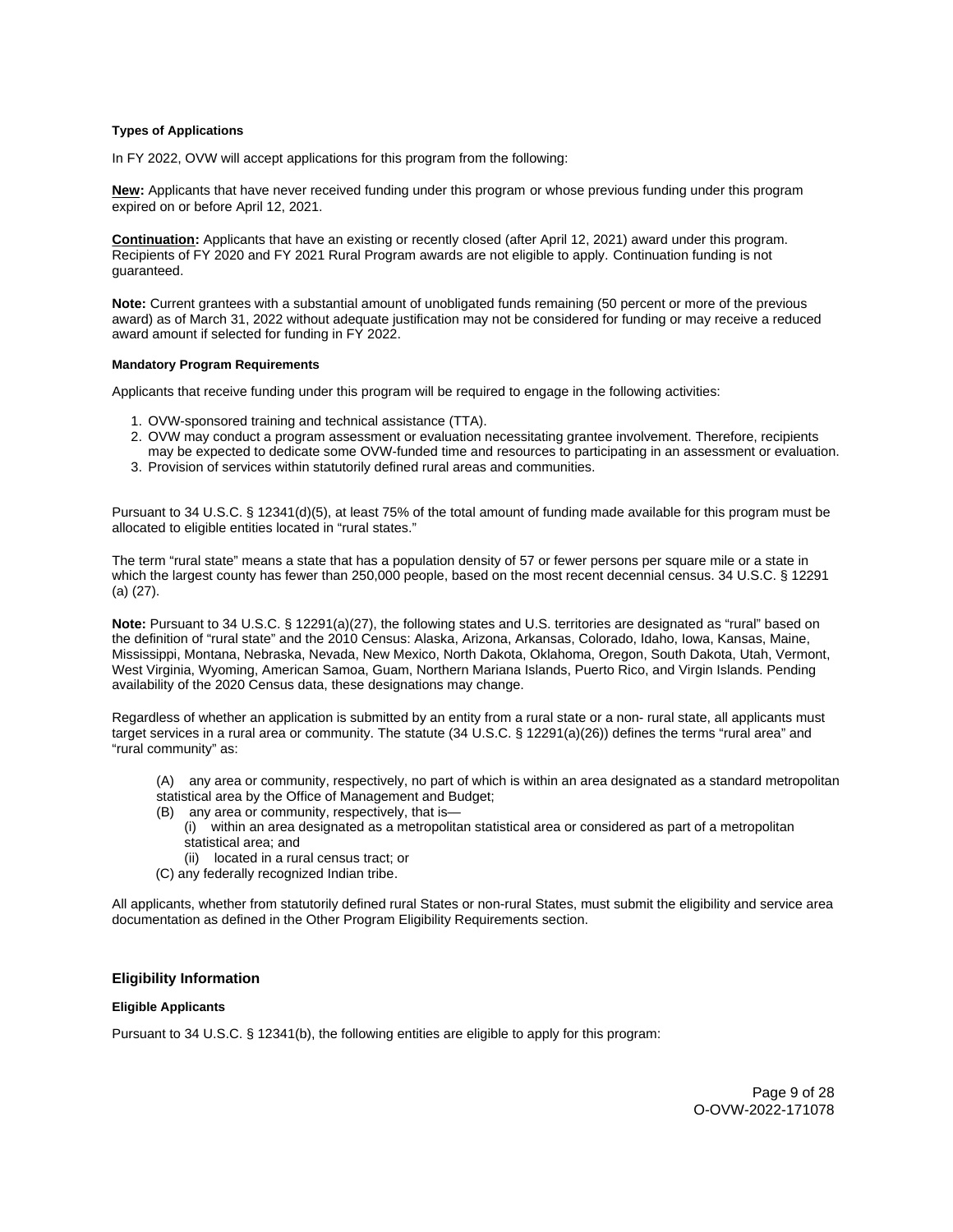- 1. States and territories
- 2. Indian tribes
- 3. Local governments; and
- 4. Nonprofit (public or private) entities, including tribal nonprofit organizations.

Note: Public nonprofit entities include state, tribal, territory, and local law enforcement and prosecutorial agencies and courts.

#### **State**

A "state" is any of the states, the District of Columbia, the Commonwealth of Puerto Rico, the Virgin Islands, America Samoa, Guam, and the Northern Mariana Islands. 34 U.S.C. § 12291(a)(31). Note, although the District of Columbia is included in the statutory definition of "state," due to the rural service area program eligibility requirement, the District of Columbia is not eligible for this grant program.

#### **Indian Tribe**

An "Indian tribe" means a tribe, band, pueblo, nation, or other organized group or community of Indians, including any Alaska Native village or regional or village corporation (as defined in, or established pursuant to, the Alaska Native Claims Settlement Act (43 U.S.C. § 1601 et seq.)), that is recognized as eligible for the special programs and services provided by the United States to Indians because of their status as Indians. 34 U.S.C. § 12291(a)(16).

#### Local Government

For purposes of this grant program, a local government is a unit of local government defined by statute as any city, county, township, town, borough, parish, village, or other general purpose political subdivision of a state. 34 U.S.C. § 12291(a) (40).

#### Victim Services Provider

A victim service provider is a nonprofit, nongovernmental or tribal organization or rape crisis center, including a state or tribal domestic violence and/or sexual assault coalition, that assists or advocates for domestic violence, dating violence, sexual assault, or stalking victims, including a domestic violence shelter, faith-based organization or other organization, with a documented history of effective work concerning domestic violence, dating violence, sexual assault, or stalking. 34 U.S.C. § 12291(a)(43). Victim service providers must provide direct services to victims of domestic violence, dating violence, sexual assault, or stalking as one of their primary purposes and have a demonstrated history of effective work in this field. Culturally specific organizations, tribal organizations, and population specific organizations serving underserved communities that meet the definition of 'victim service provider' are eligible to apply.

#### Tribal Nonprofit Organization

A "tribal nonprofit organization" means a victim services provider that has as its primary purpose to assist Native victims of domestic violence, dating violence, sexual assault, or stalking; and staff and leadership of the organization must include persons with a demonstrated history of assisting American Indian or Alaska Native victims of domestic violence, dating violence, sexual assault, or stalking. 34 U.S.C. § 12291(a)(37).

#### Faith-Based and Community Organizations

Faith Based and community organizations, including culturally specific organizations, tribal organizations, and population specific organizations, that meet the eligibility requirements are eligible to receive awards under this solicitation (see "Faith-Based Organizations" on the [OVW website](https://www.justice.gov/ovw/resources-applicants#Resources) for more information).

#### Executive Order 13929 Safe Policing for Safe Communities

To advance Executive Order 13929 Safe Policing for Safe Communities, as of October 28, 2020, the Attorney General determined that all state, local, and university or college law enforcement agencies must be certified by an approved independent credentialing body or have started the certification process to be allocated FY 2022 DOJ discretionary grant funding, as either a recipient or a subrecipient. For detailed information on this certification requirement, see [Safe Policing](https://cops.usdoj.gov/SafePolicingEO)  .

#### **Ineligible Entities and Disqualifying Factors**

Applications submitted by ineligible entities or that do not meet all program eligibility requirements will not be considered for funding. In addition, an application deemed deficient in one or more of the following categories may not be considered for funding: 1. activities that compromise victim safety, 2. out-of-scope activities, 3. unallowable costs, 4. pre-award risk assessment, 5. completeness of application contents, and 6. timeliness. Failure to comply fully with all applicable unique entity identifier and SAM requirements (see Application and Submission section for more information on these requirements) will result in removal from consideration. An applicant with past performance issues, long-standing open audits, or an open criminal investigation also may not be considered for funding.

> Page 10 of 28 O-OVW-2022-171078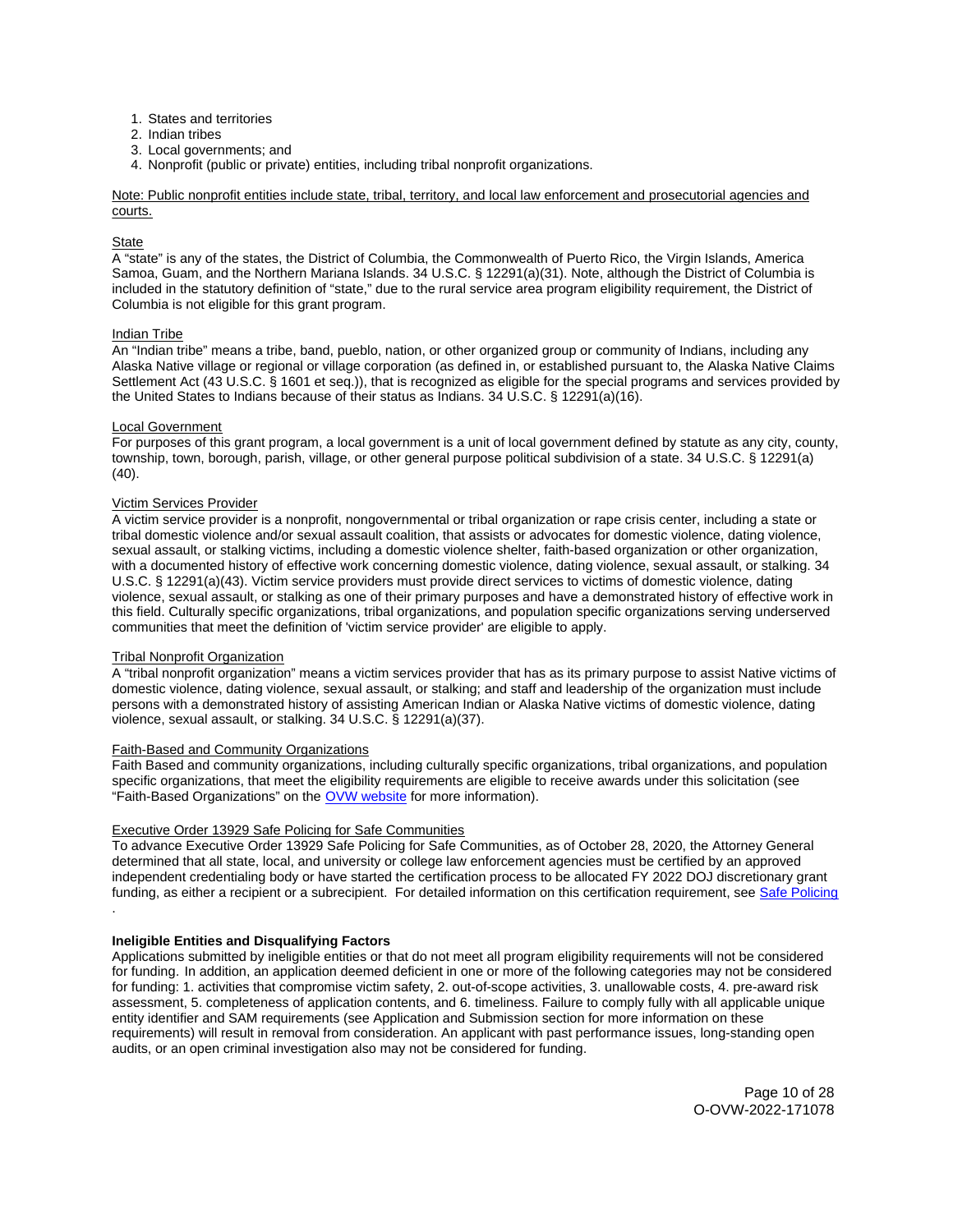<span id="page-10-0"></span>**Note:** Any nonprofit organization that holds money in offshore accounts for the purpose of avoiding paying the tax described in section 511(a) of the Internal Revenue Code is not eligible for a grant from this program. See 34 U.S.C. § 12291(b)(16)(B)(ii).

#### **Cost Sharing or Matching**

This program has no matching or cost-sharing requirement.

#### **Other Program Eligibility Requirements**

In addition to meeting the eligible entity requirements outlined above, applicants for this program must also meet the requirements below. All certification and other eligibility related documents must be current and developed in accordance with the FY 2022 solicitation.

Certifications must take the form of a letter, on letterhead, signed, and dated by the authorized representative. Failure to provide required certifications may disqualify an application from further consideration. At a minimum, an application missing the required certification letter will be required to submit a certification letter prior to receiving an award. The signed certification letter must be uploaded as a separate attachment in JustGrants. Sample certification letters can be found on the [OVW website.](https://www.justice.gov/ovw/resources-applicants)

#### Delivery of Legal Assistance Certification

Pursuant to 34 U.S.C. § 12291(b)(12), to be eligible for an award, any recipient or subrecipient providing legal assistance with funds awarded under this program must certify in writing that:

- 1. Any person providing legal assistance with funds through this program (A) has demonstrated expertise in providing legal assistance to victims of domestic violence, dating violence, sexual assault, or stalking in the targeted population; or (B)(i) is partnered with an entity or person that has demonstrated expertise described in subparagraph (A); and (ii) has completed, or will complete, training in connection with domestic violence, dating violence, sexual assault or stalking and related legal issues, including training on evidence-based risk factors for domestic and dating violence homicide.
- 2. Any training program conducted in satisfaction of the requirement of paragraph (1) has been or will be developed with input from and in collaboration with a tribal, state, territorial, or local domestic violence, dating violence, sexual assault or stalking victim service provider or coalition, as well as appropriate tribal, state, territorial, and local law enforcement officials.
- 3. Any person or organization providing legal assistance with funds through this program has informed and will continue to inform state, local, or tribal domestic violence, dating violence, or sexual assault programs and coalitions, as well as appropriate state and local law enforcement officials of their work; and
- 4. The grantee's organizational policies do not require mediation or counseling involving offenders and victims physically together, in cases where sexual assault, domestic violence, dating violence, or child sexual abuse is an issue.

#### Eligible Service Area

Documentation that Eligible Service Area is Rural

To be eligible to receive Rural Program funding, an applicant must demonstrate that it proposes to serve a rural area or rural community. Every application (other than those submitted by federally recognized Indian tribes, which are statutorily defined as "rural") must include the proper printed documentation demonstrating that the proposed service area meets this eligibility requirement. Instructions to complete the documentation process ("Rural Eligibility Documentation Process") can be found on the OVW website at [https://www.justice.gov/ovw/page/file/1119056/download.](https://www.justice.gov/ovw/page/file/1119056/download) Rural eligibility documentation must be uploaded as an attachment to the application in JustGrants.

- 1. Applications must propose to serve a rural area or rural community, as defined by 34 U.S.C. § 12291(a)(26) to mean (a) any area or community, respectively, no part of which is within an area designated as a standard metropolitan statistical area by the Office of Management and Budget; (b) any area or community, respectively, that is (i) within an area designated as a metropolitan statistical area or considered part of a metropolitan statistical area; and (ii) located in a rural census tract; or (c) any federally recognized Indian tribe. Note that all areas outside of this definition cannot be served with funding from this Program.
- 2. Carefully read the directions outlined in the Rural Eligibility Documentation Process, available at <https://www.justice.gov/ovw/page/file/1119056/download>, and submit documentation for all areas the application proposes to serve, i.e. every county and/or census tract. If proposing to serve a town, city, or area within a county, the application must clearly identify which census tract(s) in that county the communities to be served are in and include corresponding documentation that demonstrates they are eligible rural census tracts. The only documentation that will be accepted is described in the Rural Eligibility Documentation Process, available

Page 11 of 28 O-OVW-2022-171078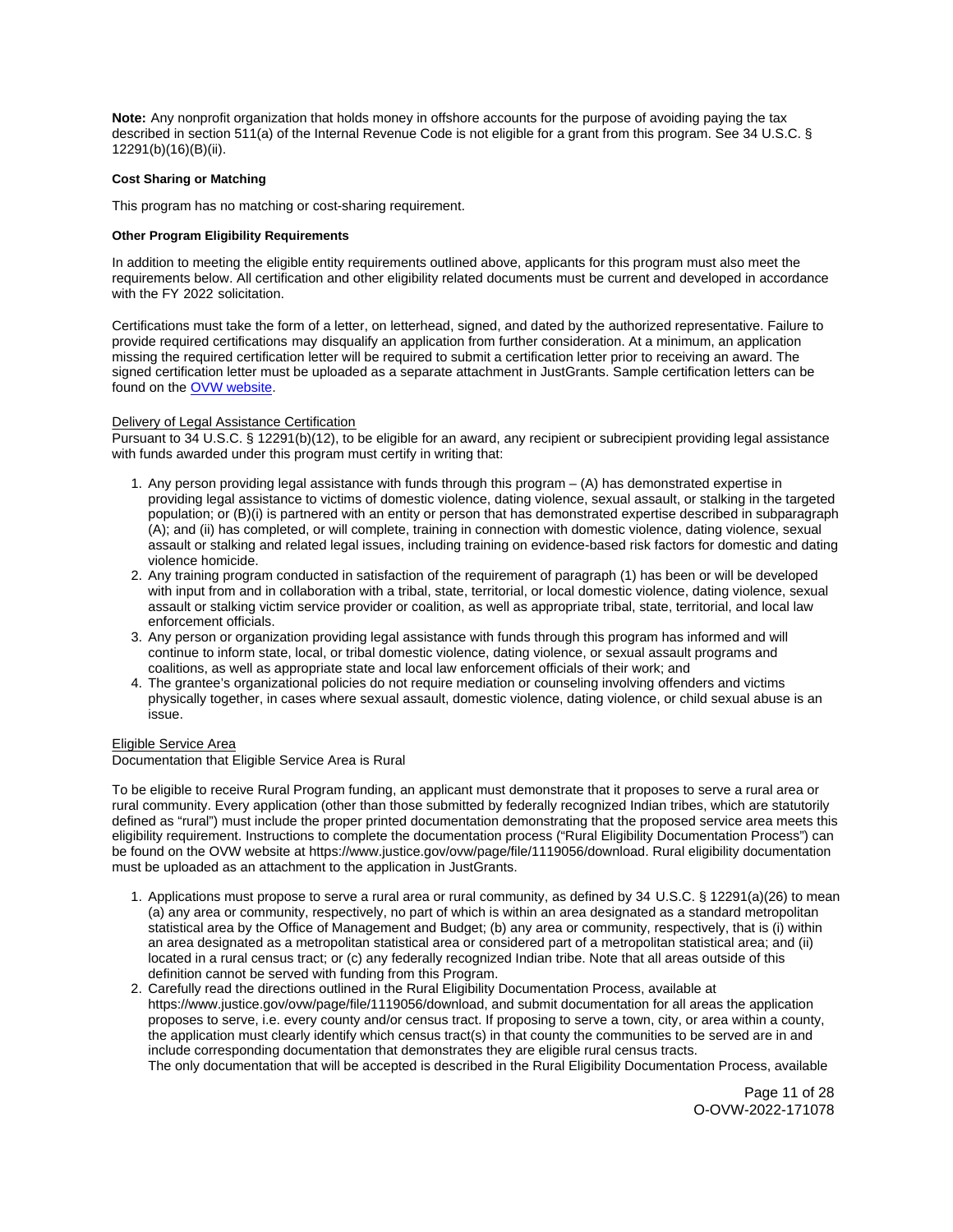<span id="page-11-0"></span>at [https://www.justice.gov/ovw/page/file/1119056/download.](https://www.justice.gov/ovw/page/file/1119056/download) Other types of documentation (from other sources, showing different information, etc.) will NOT be accepted.

Note: Due to delayed release of the 2020 census data, eligibility documentation requirements for the FY 2020 Rural Program application will be based on 2010 census data information. Please follow the link above to access the Rural Eligibility Documentation Process instructions

#### Required Partnerships

Applications must include at least one partner and must include a victim service provider as a formal project partner and/or the lead applicant, as demonstrated through a required Memorandum of Understanding (MOU) or Letters of Support for court applicants that cannot sign an MOU. All required partnerships must be demonstrated through a required MOU or Letter of Support.

Applications must include the agencies and organizations necessary to implement the proposed project. These partners may include victim service providers addressing sexual assault, domestic violence, dating violence, and/or stalking; law enforcement agencies; prosecutors; courts; other criminal justice service providers; human and community service providers; educational institutions; and/or health care providers, including sexual assault forensic examiners. See 34 U.S.C. § 12341 (a)(1).

# Limit on Number of Applications

OVW will consider only one application per organization for the same service area. In addition, if an applicant submits multiple versions of the same application, OVW will review only the most recent system-validated version submitted before the deadline.

# **Application and Submission Information**

# **Address to Request Application Package**

The complete application package (this solicitation, including links to required forms) is available on [Grants.gov](https://Grants.gov) and on the [OVW website.](https://www.justice.gov/ovw/how-apply) Applicants wishing to request a paper copy of these materials should contact 202-532-4629 or [owv.rural@usdoj.gov.](mailto:owv.rural@usdoj.gov)

**Pre-Application Information Session:** OVW will post a pre-recorded Pre-Application Information Session on its website. Listening to this session is optional and not a requirement to be eligible to apply. The session is tentatively scheduled to be available by March 21 on the [OVW website.](https://www.justice.gov/ovw/resources-applicants#Program Specific)

# **Content and Form of Application Submission**

The information below ("**Letter of Intent**" through "**Submission Dates and Times**") describes the full content and form of application submission.

#### **Letter of Intent**

Applicants intending to apply for FY 2022 funding under this program are strongly encouraged to submit a Letter of Intent. The letter should state that the applicant is registered and current with SAM and with [Grants.gov](https://Grants.gov). The letter should be submitted to OVW at [ovw.rural@usdoj.gov](mailto:ovw.rural@usdoj.gov) by March 25. This letter will not obligate the applicant to submit an application. See the [OVW website](https://www.justice.gov/ovw/resources-applicants) for a sample Letter of Intent.

#### **Formatting and Technical Requirements**

Applications must follow the requirements below for all documents attached to the application, unless otherwise noted. Points may be deducted for applications that do not adhere to the following requirements:

- 1. Double-spaced (charts may be single-spaced)
- 2. 8½ x 11 inch pages
- 3. One-inch margins
- 4. Type no smaller than 12 point, Times New Roman (TNR) or Arial font, except for footnotes, which may be in 10 point font
- 5. Page numbers
- 6. No more than 20 pages for the Proposal Narrative
- 7. Word documents in the following formats: Microsoft Word (.doc), PDF files (.pdf), or Text Documents (.txt)
- 8. Headings and sub-headings that correspond to the sections identified in this section of the solicitation

Page 12 of 28 O-OVW-2022-171078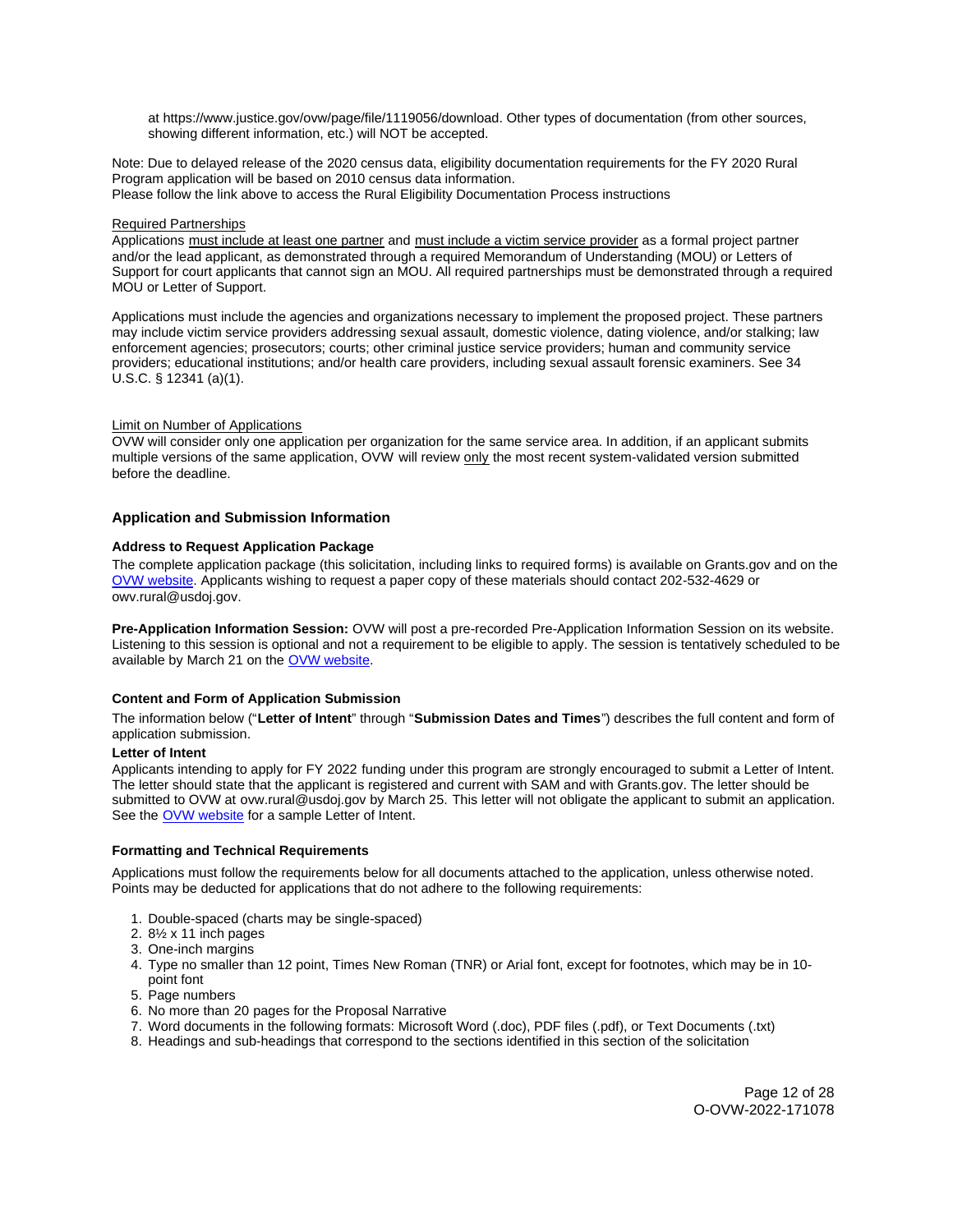# <span id="page-12-0"></span>**Application Contents**

Applications must include the required documents and demonstrate that the program eligibility requirements have been met. For a complete checklist of the application contents, see the Application Checklist in the Other Information section of this solicitation.

OVW will not contact applicants for missing items on the list below. Applications that do not include all the following documents will be considered substantially incomplete and will not be considered for funding:

- 1. Proposal Narrative
- 2. Budget Detail Worksheet and Narrative
- 3. MOU/Letters of Support. All applicants are required to submit a Memorandum of Understanding (MOU) with their application. Only state courts, tribal courts, territory courts, and local court applicants may submit Letters of Support in lieu of the MOU.
- 4. Eligible Service Area (Rural Eligibility) Documentation (except for Indian tribes).

#### **Information to Complete the Application for Federal Assistance (SF-424)**

# Application for Federal Assistance (SF-424)

Applicants must complete the SF-424 in [Grants.gov](https://Grants.gov). The SF-424 is generated when the applicant begins the submission process in [Grants.gov.](https://Grants.gov) For Type of Applicant (box 9), do not select "Other". The amount of federal funding requested in the "Estimated Funding" section of this form (box 18a) must match the amount of federal funding requested in the budget section of the application package. This program does not require a match; therefore, the value for the Applicant line (box 18b) should be zero. The individual who is listed as "**Authorized Representative"** (box 21) must be an individual who has the authority to apply for and accept grant awards on behalf of the organization or jurisdiction.

**Intergovernmental Review (SF-424 Question 19):** This solicitation ("funding opportunity") is subject to Executive Order (E.O.) 12372, Intergovernmental Review of Federal Programs. Applicants must check the Office of Management and Budget's website for the names and addresses of state [Single Points of Contact](https://www.whitehouse.gov/wp-content/uploads/2020/04/SPOC-4-13-20.pdf) (SPOC) under Intergovernmental Review. If the applicant's state appears on the SPOC list, the applicant must contact the state SPOC to find out about, and comply with, the state's process under E.O. 12372. In completing the SF-424, such an applicant is to make the appropriate selection in response to question 19 once the applicant has complied with its state E.O. 12372 process. An applicant whose state does not appear on the SPOC list should answer question 19 by selecting the following response: "Program is subject to E.O. 12372 but has not been selected by the state for review."

#### Disclosure of Lobbying Activities (SF-LLL)

All applicants must complete and submit the Disclosure of Lobbying Activities (SF-LLL) form in [Grants.gov.](https://Grants.gov) Applicants that expend any funds for lobbying activities must provide the information requested on the SF-LLL. **Applicants that do not expend any funds for lobbying activities should enter "N/A" in the required highlighted fields.** 

#### **Standard Applicant Information (JustGrants 424 and General Agency Information)**

This section in the JustGrants application is pre-populated with the SF-424 data submitted in [Grants.gov](https://Grants.gov). Applicants are required to review the Standard Applicant Information and make edits as needed, confirm the Authorized Representative, verify the legal name and address, and enter the ZIP code(s) for the areas affected by the project.

#### **Proposal Abstract**

The Proposal Abstract must provide a short summary (**no more** than two pages double-spaced) of the proposed project, including names of applicant and partners, project title, purpose of the project (including goal and intended outcome), primary activities for which funds are requested, who will benefit (including geographic area to be served), products and deliverables, and how the applicant will measure progress in completing project goals and objectives. Applicants must not summarize past accomplishments in this section. The Proposal Abstract, which is to be entered into a text box in JustGrants, will not be scored but is used throughout the review process.

#### **Data Requested with Application**

The Data Requested with Application (DRA) includes two surveys that must be completed in JustGrants but are not scored: Pre-Award Risk Assessment and Rural DRA. A list of the questions included in each survey appears at the end of this solicitation under the heading, Survey Questions. Applicants should click on the Survey Name to access and complete the survey.

> Page 13 of 28 O-OVW-2022-171078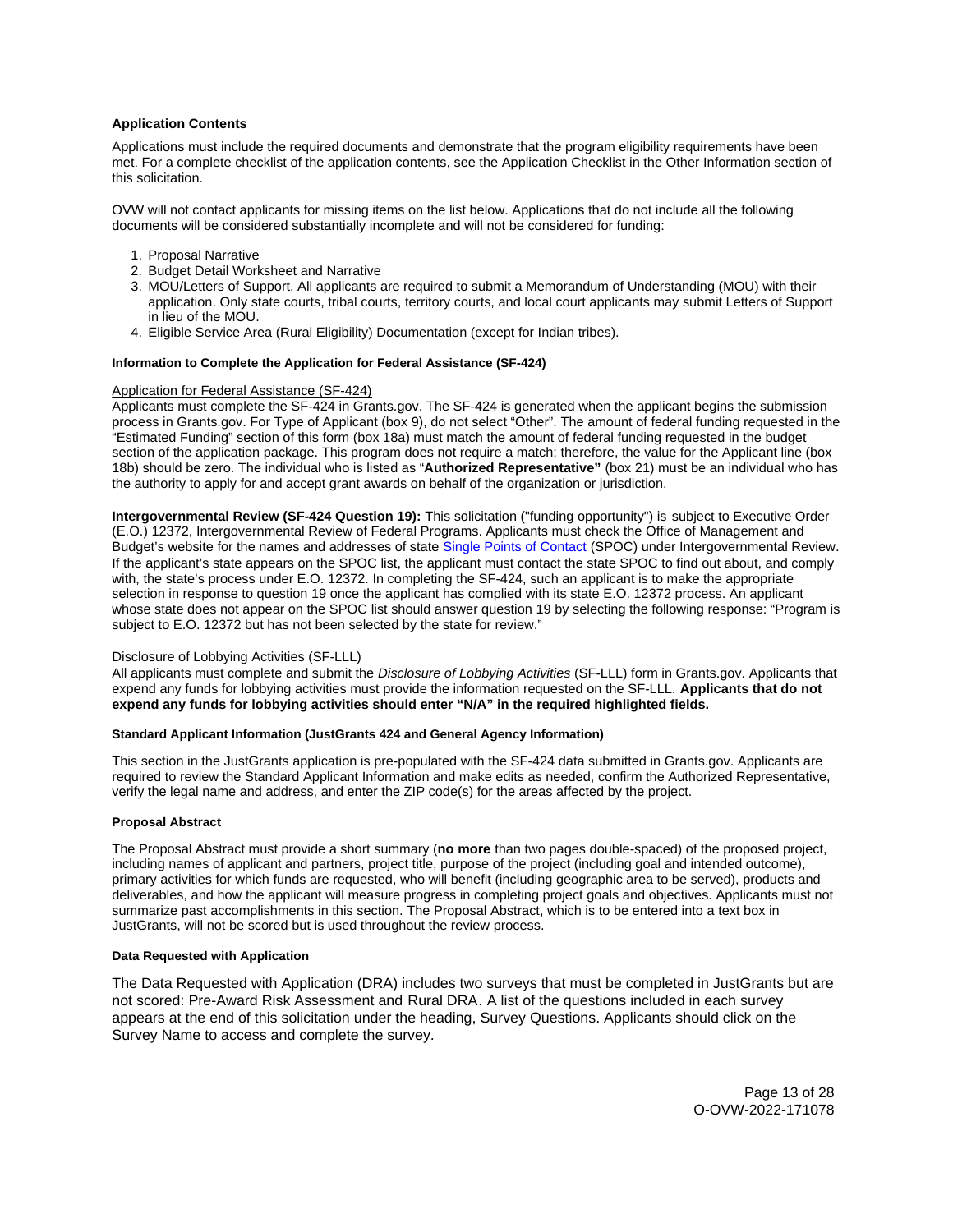#### <span id="page-13-0"></span>**Proposal Narrative**

The Proposal Narrative may not exceed 20 pages, double-spaced, and reviewers will not read beyond this page limit. The Proposal Narrative must include the 3 sections below. The total point value for the proposal narrative section is 65. Applicants must upload the Proposal Narrative as an attachment in JustGrants.

#### Purpose of the Proposal **(15)**

This section must:

- 1. Describe the communities in the service area, including, but not limited to, traditionally underserved populations, such as communities of color, individuals with disabilities, individuals who are Deaf or hard of hearing, persons with limited English proficiency, older adults, and LGBTQ+ communities.
- 2. Describe the current services available to victims in the targeted rural service area(s).
- 3. Describe any gaps in services for victims of domestic violence, dating violence, sexual assault, and/or stalking within the targeted rural service area(s).
- 4. Describe how grant funding will address the identified problem and how the proposed project will help alleviate service gaps.
- 5. If the project is to serve more than one county and/or census tract, specifically describe how services and/or activities will be accessed and/or implemented within each county and/or census tract.
- 6. Describe where the applicant organization is located in relationship to the service area, and specifically describe where all grant funded positions (for both the applicant and any partner organizations) will be located in terms of the project service area.
- 7. If the applicant is located in a non-rural area and/or is an agency serving both rural and non-rural areas, describe how the proposed project and requested funding, including all proposed activities and costs, directly benefit only the rural area(s) and/or rural community(ies).

#### What Will Be Done **(35)**

The application must provide a clear link between the proposed activities and the need identified in the "Purpose of the Proposal" section above. The application must not include any of the activities listed as unallowable costs in the Funding Restrictions section of this solicitation.

This section must:

- 1. Describe the approach to addressing the challenge or need identified in the Purpose of the Proposal section.
- 2. Describe measurable goals and objectives for the proposed project.
- 3. Describe in detail the specific tasks and activities necessary to accomplish each goal and objective.
- 4. If the applicant is applying to address the priority area to advance racial equity as an essential component of ending sexual assault, domestic violence, dating violence, and stalking, describe the activities that would address this effort.
- 5. If the applicant is applying to address the priority area to strengthen efforts to prevent and end sexual assault, including victim services and civil and criminal justice responses, describe the activities that would address this effort.
- 6. Describe how the applicant defines sexual violence and how that affects their plan for services.
- 7. Include a timeline that identifies when the tasks and activities will be accomplished.
- 8. Describe the expected outcomes. At a minimum, the applicant should quantify expected outputs for each activity for each year of the project (e.g., number of victims to be served; number of domestic violence cases to be investigated; number of trainings to be provided; the number of individuals to be trained).
- 9. Describe how the applicant plans to address victim safety, confidentiality, and autonomy in the project.
- 10. Describe any proposed training or educational course content.
- 11. Describe whether grant funds will be used to develop any tangible products (brochures, posters, curricula, etc.). (Note: product development is not required).
- 12. For applicants proposing to provide direct legal services, provide a supervision and mentoring plan for attorney staff involved in the project.
- 13. Describe how the proposed project will be accessible to individuals with disabilities, individuals who are Deaf or hard of hearing, and persons with limited English proficiency.
- 14. Describe how the proposed project will reach each population in the service area identified in the Purpose of the Proposal section.
- 15. Describe how the proposed project will address the unique needs of the traditionally underserved populations identified in the Purpose of the Proposal section above.

Page 14 of 28 O-OVW-2022-171078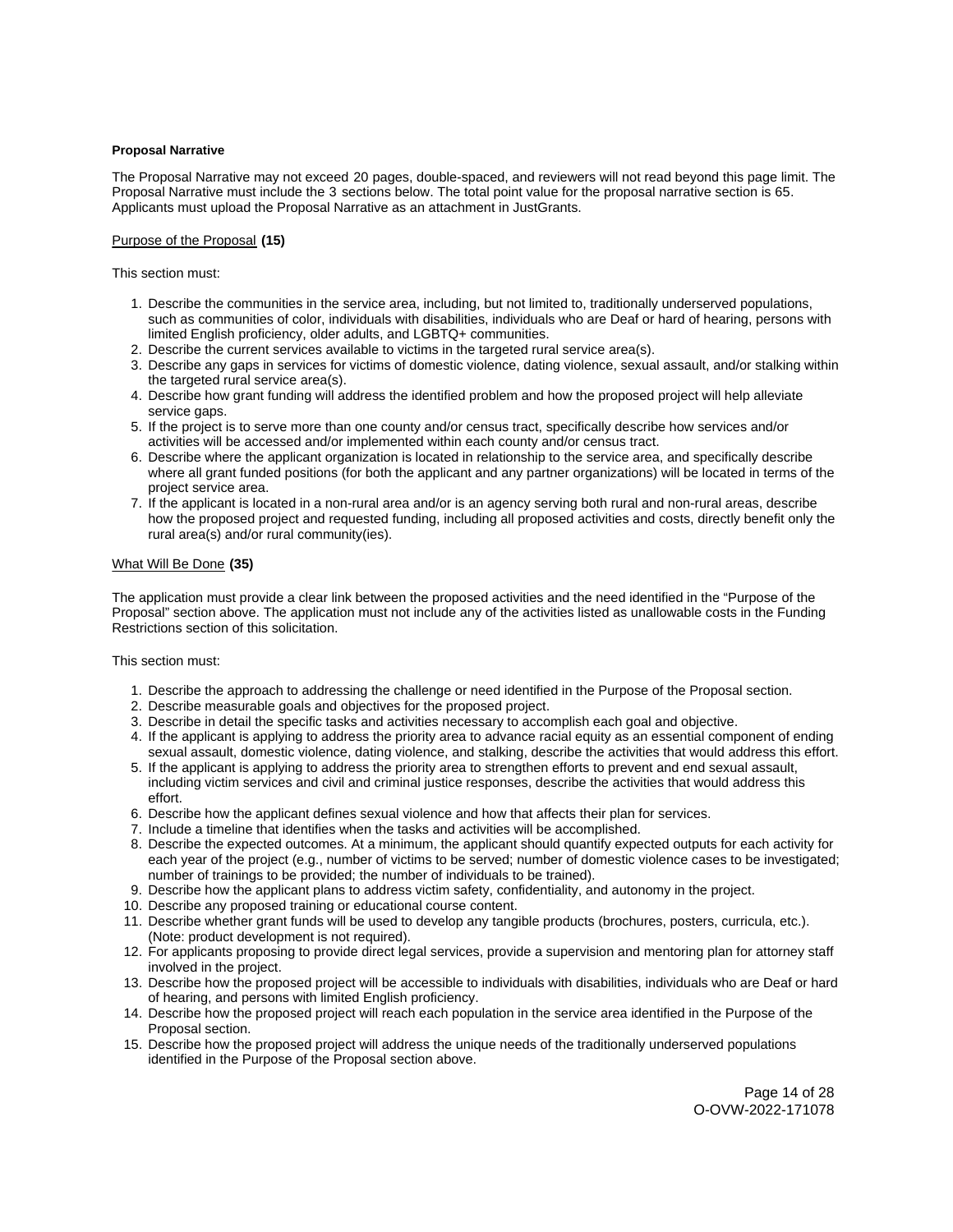# <span id="page-14-0"></span>Who Will Implement the Proposal **(15)**

This section must:

- 1. Identify the key individuals and organizations, including project partners, involved in the proposed project.
- 2. Demonstrate that the individuals and organizations identified have the capacity to address the stated need and can successfully implement the proposed project activities; attach job descriptions of all key personnel.
- 3. Identify all project partners, specify their respective roles and responsibilities, and describe the collaborative relationship to be developed or enhanced.
- 4. Describe the experience and expertise of any project partners that will provide direct services to victims of sexual assault, domestic violence, dating violence, and stalking.
- 5. Clearly demonstrate that any partnerships required by the solicitation have been developed.
- 6. Clearly demonstrate that staff, partners, and consultants are reflective of the underserved populations to be served by the project activities and have knowledge or experience relevant to the targeted communities that will be served.
- 7. If applicable, identify project partner(s) who is/are necessary to fulfill a statutory or OVW priority.

#### **Budget and Associated Documentation**

Applicants must complete the web-based budget form in JustGrants. Applicants also must upload the applicable associated documentation as described below under each heading. The budget worksheet and budget narrative are worth a total of **15 points** and will be reviewed separately from the proposal narrative. The associated documentation will not be scored, but failure to include it may result in removal from consideration or a delay in access to funding.

#### **Budget Worksheet and Budget Narrative (Web-based Form)**

Complete the web-based budget worksheet and narrative form for all applicable cost categories. The budget narrative must describe each line item requested in the budget and explain all costs included in the budget, including how the costs of goods and services are determined and how they will fulfill the objectives of the project. Each budget cost category includes a text box to enter the budget narrative for that section. See the sample budget and the Creating a Budget webinar available on the [OVW website.](https://www.justice.gov/ovw/resources-applicants) Keep in mind that budgetary requirements vary among programs. Applicants must submit reasonable budgets based on the resources needed to implement their projects in their specific geographic location.

#### Award Period and Amount

The FY 2022 Rural Program award period is 36 months and will generally begin on October 1, 2022. Funding levels under the Rural Program for FY 2022 are as follows:

- 1. Continuation applications are limited to \$750,000.
- 2. Continuation applications focusing 75% or more on sexual assault are limited to \$950,000.
- 3. New applications are limited to \$500,000.
- 4. New applications focusing 75% or more on sexual assault are limited to \$700,000.

The budget must:

- 1. Display a clear link between the specific project activities and the proposed budget items. The budget should not contain items that are not supported by the proposal narrative.
- 2. Include funds to attend OVW-sponsored TTA in the amount of \$10,000 for applicants located in the 48 contiguous states and \$15,000 for applicants located in the territories, Hawaii, and Alaska. This amount is for the entire 36 months and NOT per year. Applicants also may budget expenses in excess of the required amount if they are aware of relevant non-OVW sponsored conferences or training for which they would like permission to use grant funds to support staff/project partner attendance.
- 3. Include funds or describe other resources available to the applicant to ensure access for individuals with disabilities, Deaf/hard of hearing individuals, and persons with limited English proficiency. See Accessibility under Federal Award Administration Information for more information.
- 4. Compensate all project partners for their full level of effort, unless otherwise stated in the MOU/Letter of Support. For more information on compensating project partners, see the sample Budget Detail Worksheet on the [OVW](https://www.justice.gov/ovw/resources-applicants)  [website.](https://www.justice.gov/ovw/resources-applicants)

Distinguish clearly between subawards and contracts in allocating any grant funds to other entities. Pursuant to 2 C.F.R. § 200.331, a subaward is for the purpose of carrying out a portion of the federal award, such as compensating an MOU partner, and a contract is for the purpose of obtaining goods and services for the grantee's own use. The substance of the relationship is more important than the form of the agreement in determining whether

Page 15 of 28 O-OVW-2022-171078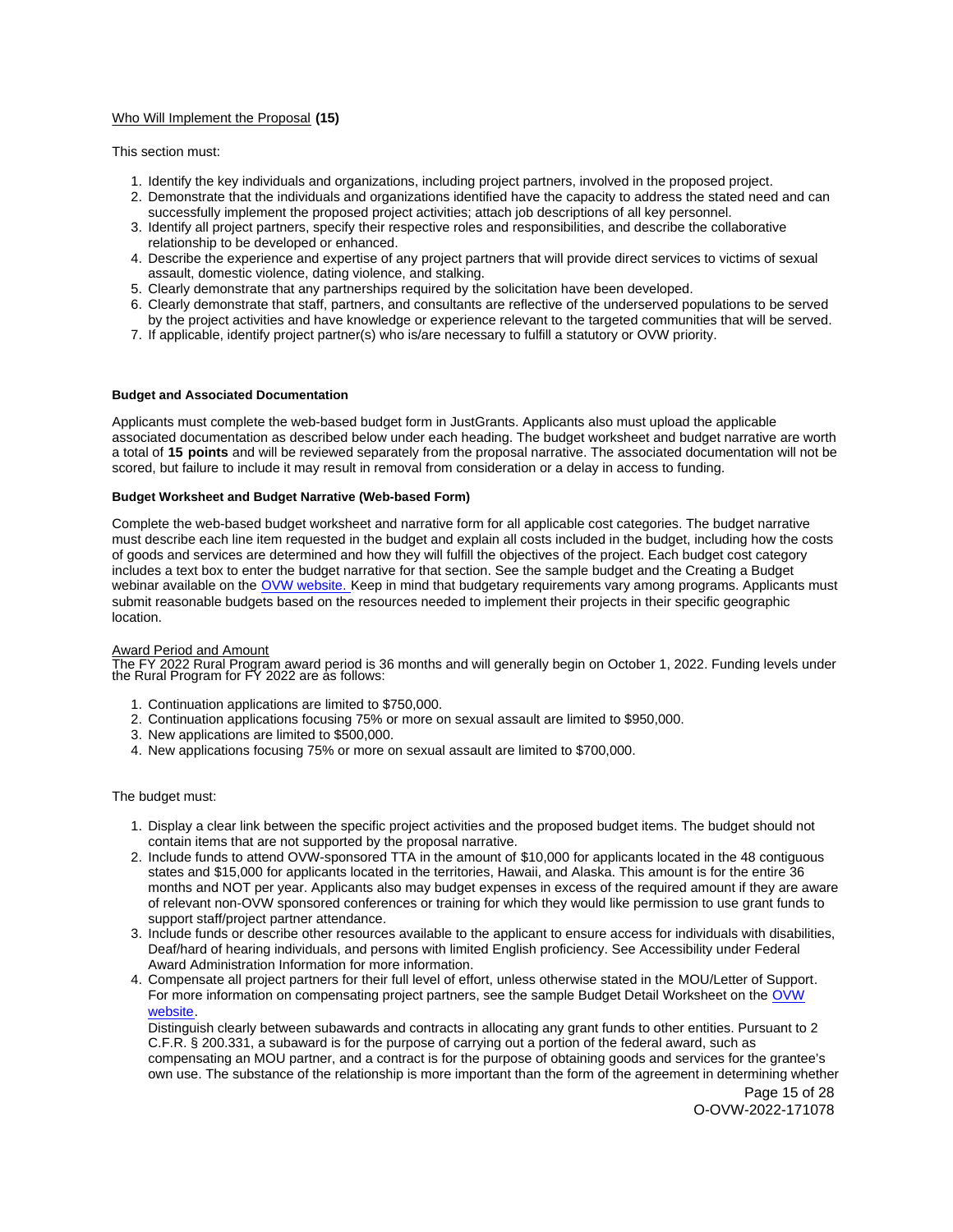<span id="page-15-0"></span>the recipient of the pass-through funds is a subrecipient or a contractor. The awarding and monitoring of contracts must follow the recipient's documented procurement procedures, including full and open competition, pursuant to the procurement standards and monitoring requirements in 2 C.F.R. §§ 200.317-200.327 & 200.329. The issuance and monitoring of subawards must meet the requirements of 2 C.F.R. § 200.332, which includes oversight of subrecipient/partner spending and monitoring performance measures and outcomes attributable to grant funds. For more information, see the sample Budget Detail Worksheet and the Solicitation Companion Guide on the OVW [website.](https://www.justice.gov/ovw/resources-applicants)

OVW awards are governed by the provisions of 2 C.F.R. Part 200 and the [DOJ Financial Guide](https://www.justice.gov/ovw/file/1030311/download), which include information on allowable costs, methods of payment, audit requirements, accounting systems, and financial records. For additional information on allowable and unallowable costs, see the Funding Restrictions section below and the sample budget on the [OVW website](https://www.justice.gov/ovw/resources-applicants).

# **Funding Restrictions**

The following information is provided to allow applicants to develop an application and budget consistent with program requirements.

#### Unallowable Costs

The costs associated with the activities listed below are unallowable and must not be included in applicants' budgets.

- 1. Lobbying.
- 2. Fundraising.
- 3. Purchase of real property.
- 4. Physical modifications to buildings, including minor renovations (such as painting or carpeting).
- 5. Construction.

#### Food and Beverage/Costs for Refreshments and Meals

Generally, food and beverage costs are **not** allowable. Recipients must receive prior approval to use grant funds to provide a working meal and/or refreshments at a meeting, conference, training, or other event; OVW may provide such approval if one of the following applies:

- 1. The location of the event is not in close proximity to food establishments, despite efforts to secure a location near reasonably priced and accessible commercial food establishments.
- 2. Not serving food will significantly lengthen the day or necessitate extending the meeting to achieve meeting outcomes.
- 3. A special presentation at a conference requires a plenary address where there is no other time for food to be obtained.
- 4. Other extenuating circumstances necessitate the provision of food.

Justification for an exception listed above must be included in the applicant's budget narrative. For additional information on restrictions on food and beverage expenditures, see [OVW conference cost planning.](https://www.justice.gov/ovw/conference-planning)

#### Conference Planning and Expenditure Limitations

Applicants' budgets must be consistent with all requirements (including specific cost limits and prior approval and reporting requirements, where applicable) governing the use of federal funds for expenses related to conferences (which is defined to include meetings, retreats, seminars, symposiums, training, and other similar events), and costs of attendance at such events. Information on conference planning, minimization of costs, and conference reporting is available at [OVW](https://www.justice.gov/ovw/conference-planning)  [conference cost planning](https://www.justice.gov/ovw/conference-planning) 

#### **Pre-Agreement Cost**

OVW generally does not allow pre-award costs. Costs incurred prior to the start date of the award may not be charged to the project unless the recipient receives prior approval from OVW. See the [DOJ Financial Guide](https://www.justice.gov/ovw/file/1030311/download) for more information on pre-award costs.

#### **Indirect Cost Rate Agreement (if applicable)**

Applicants that intend to charge indirect costs through the use of a negotiated indirect cost rate must have a current, signed, federally approved indirect cost rate agreement and must upload and attach a copy of the agreement to their application in JustGrants. Applicants (other than state, local, and tribal governments that receive more than \$35 million in direct federal funding per year) that do not have a current negotiated (including provisional) rate may elect to charge a de

Page 16 of 28 O-OVW-2022-171078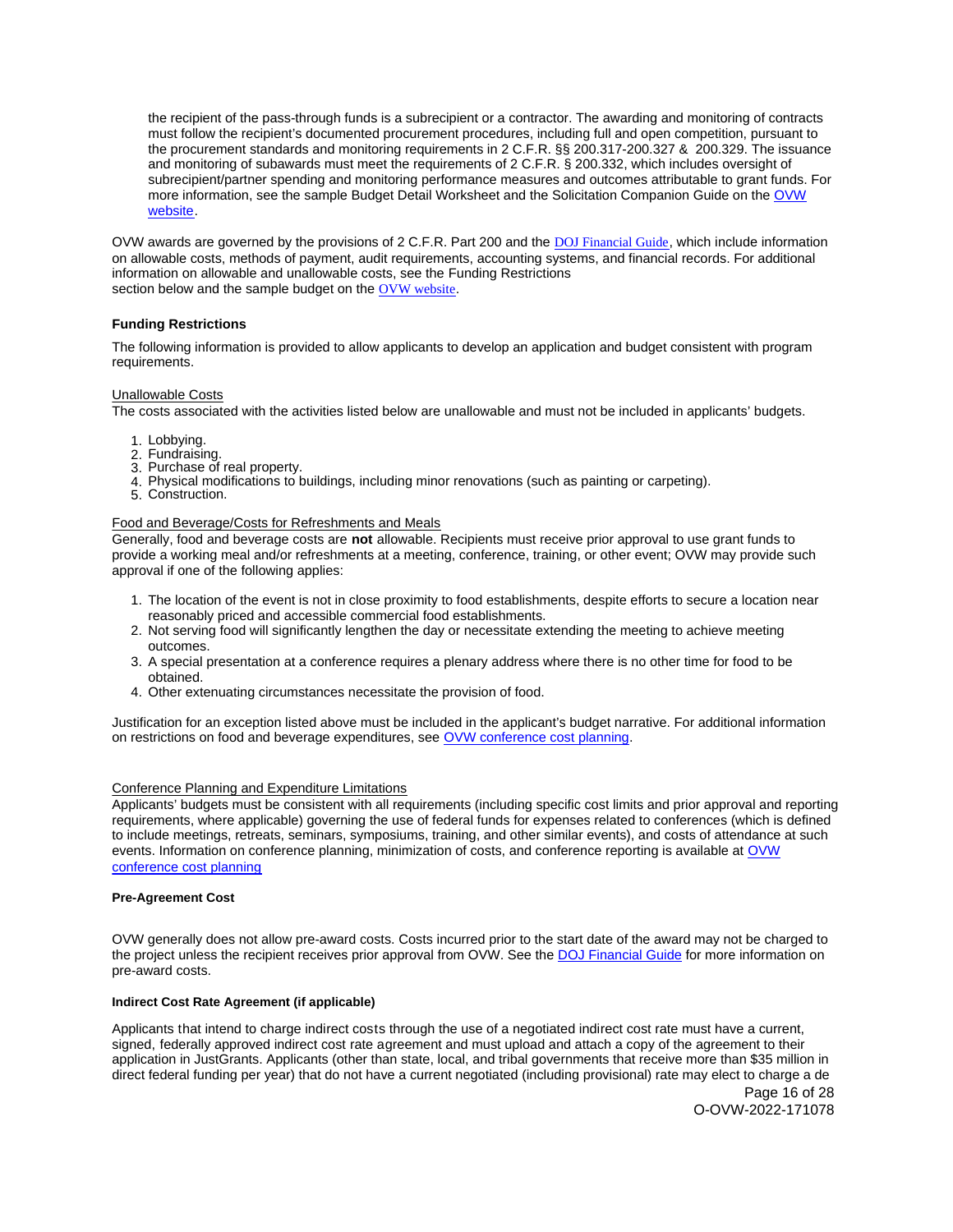<span id="page-16-0"></span>minimis rate of 10% of modified total direct costs, which may be used indefinitely.

Organizations that wish to negotiate an indirect cost rate should contac t OVW's Grants Financial Management Division at [OVW.GFMD@usdoj.gov](mailto:OVW.GFMD@usdoj.gov) or 1-888-514-8556 for more information.

#### **Financial Management Questionnaire (including applicant disclosure of high-risk status)**

#### Applicant Financial Capability Questionnaire (if applicable)

All nonprofit, nongovernmental organizations that apply for funding from OVW and have not previously (or within the last three years) received funding from OVW must complete an [Applicant Financial Capability Questionnaire](https://www.justice.gov/ovw/file/866126/download) and attach it to their application in JustGrants. In addition, applicants may be required to submit their current year's audit report at a later time.

#### **Disclosure of Process Related to Executive Compensation**

An applicant that is a nonprofit organization may be required to make certain disclosures relating to the processes it uses to determine the compensation of its officers, directors, trustees, and key employees and must upload and attach a document with these disclosures to its application in JustGrants.

Under certain circumstances, a nonprofit organization that provides unreasonably high compensation to certain persons may subject both the organization's managers and those who receive the compensation to additional federal taxes. A rebuttable presumption of the reasonableness of a nonprofit organization's compensation arrangements, however, may be available if the nonprofit organization satisfies certain rules set out in Internal Revenue Service regulations with regard to its compensation decisions.

Each applicant must state at the time of its application (in the Data Requested with Application section) whether the applicant is a nonprofit organization that uses the Internal Revenue Service's three-step safe-harbor procedure to establish a rebuttable presumption that its executives' compensation is reasonable. If the applicant states that it uses the safe-harbor procedure, then it must disclose, in an attachment to its application (to be titled "Disclosure of Process Related to Executive Compensation"), the process it uses to determine the compensation of its officers, directors, trustees, and key employees (together, "covered persons"). See 34 U.S.C. § 12291(b)(16)(B)(iii).

At a minimum, the disclosure must describe in pertinent detail: (1) the composition of the body that reviews and approves compensation arrangements for covered persons; (2) the methods and practices used by the applicant nonprofit organization to ensure that no individual with a conflict of interest participates as a member of the body that reviews and approves a compensation arrangement for a covered person; (3) the appropriate data as to comparability of compensation that is obtained in advance and relied upon by the body that reviews and approves compensation arrangements for covered persons; and (4) the written or electronic records that the applicant maintains as concurrent documentation of the decisions with respect to compensation of covered persons made by the body that reviews and approves such compensation arrangements, including records of deliberations and of the basis for decisions. For a sample letter, see the [OVW website.](https://www.justice.gov/ovw/resources-applicants)

For purposes of the required disclosure, the following terms and phrases have the meanings set out by the Internal Revenue Service for use in connection with 26 C.F.R. § 53.4958-6: officers, directors, trustees, key employees, compensation, conflict of interest, appropriate data as to comparability, adequate documentation, and concurrent documentation.

Following receipt of an appropriate request, OVW may be authorized or required by law to make information submitted to satisfy this requirement available for public inspection. Also, a recipient may be required to make a prompt supplemental disclosure after the award in certain circumstances (e.g., changes in the way the organization determines compensation).

#### **Memoranda of Understanding (MOUs) and Other Supportive Documents**

For purposes of this solicitation, the MOU or Letters of Support (for court applicants only) is a document containing the terms of the partnership and the roles and responsibilities between two or more parties, and it must be included as an attachment to the application in JustGrants. The MOU/Letter of Support is worth a total of **20 points**. The MOU/Letter of Support is not a substitute for a subaward agreement, which ensures that subrecipients adhere to the requirements of the award and 2 C.F.R. Part 200 (see 2 C.F.R. § 200.332).

Partners receiving funds under the award generally are considered subrecipients because they are carrying out a portion of the federal award.

The MOU **must** be a single document and **must** be signed and dated by the Authorized Representative of each proposed

Page 17 of 28 O-OVW-2022-171078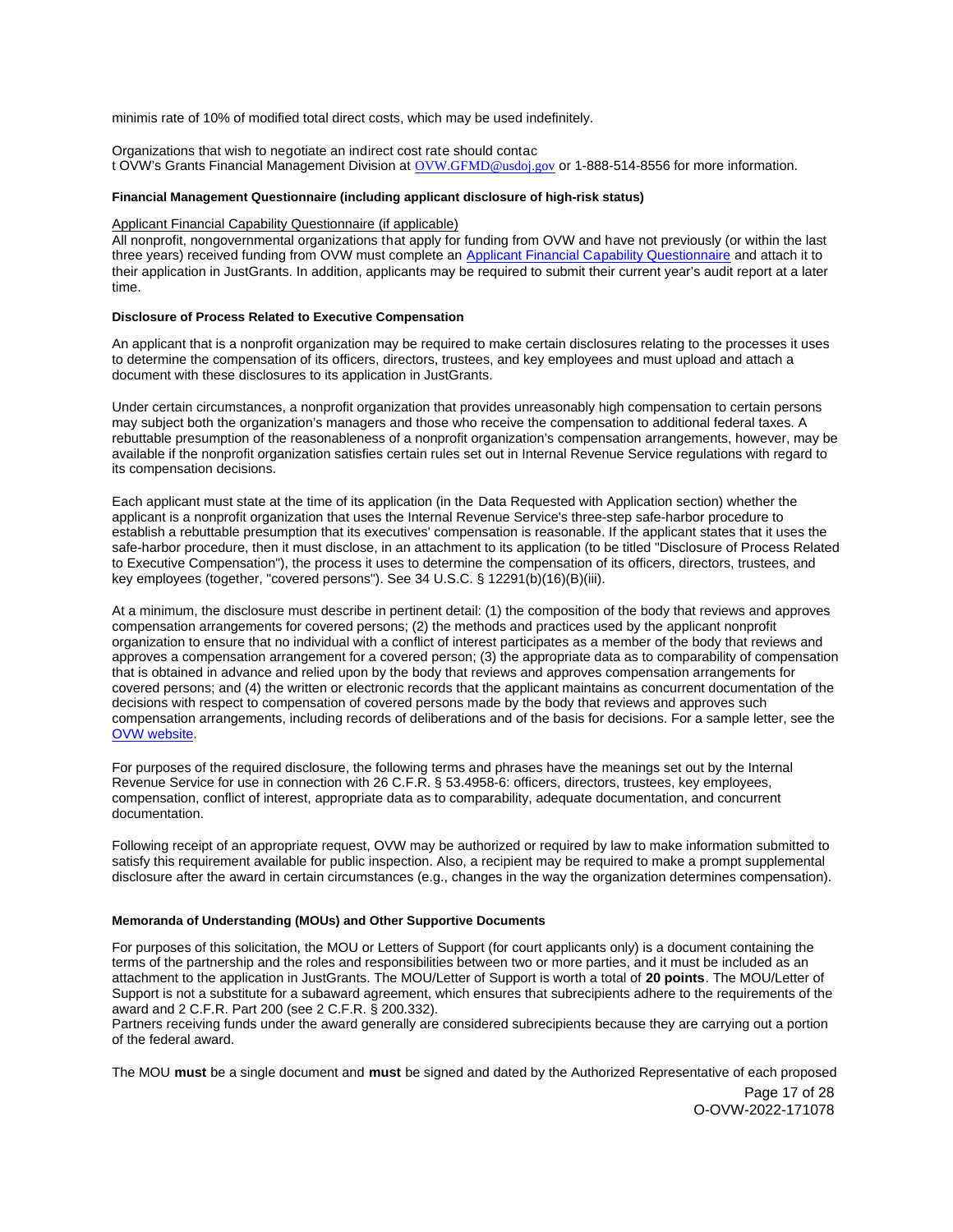<span id="page-17-0"></span>page includes the names and titles of all signatories to the MOU. A sample MOU is available on the [OVW website.](https://www.justice.gov/ovw/resources-applicants) partner organization during the development of the application. OVW will accept electronic signatures. MOUs/Letters of Support missing signatures may result in a point deduction or removal from consideration, particularly if the MOU is missing the signature of a required partner. If necessary, an MOU can include multiple signature pages so long as each

Letters of Support will only be accepted under the following circumstances:

1. The lead applicant is a state, tribal, territory, or local court and cannot enter into an MOU. The court can submit a Letter of Support in lieu of an MOU, and the court's partners may submit an MOU or Letters of Support.

2. A state, tribal, territory, or local court is a project partner (not the lead applicant) and cannot enter into an MOU. The court may submit a Letter of Support. All other partners must sign a joint MOU with the lead applicant as described below.

No other letters of support will be accepted.

The MOU/Letter of Support must clearly:

- 1. Identify the partners and provide a brief history of the collaborative relationship among those partners, including when and under what circumstances the relationship began and when each partner entered into the relationship.
- 2. Describe the roles and responsibilities each partner will assume to ensure the success of the proposed project.
- 3. Demonstrate how the proposed partnership can address the needs of the traditionally underserved population(s) identified in the Purpose of the Proposal section.
- 4. State that each project partner has reviewed the budget, is aware of the total amount being requested, and is being fully compensated for their work under the grant or is agreeing to be partially compensated or receive no compensation from the grant.
- 5. Directly mirror the project as described in "What Will Be Done" section (goals, objectives and activities) and budget.
- 6. Include all relevant agencies or organizations that will collaborate to implement the goals, objectives and activities of the proposed project.
- 7. Specify the extent of each partner's participation in developing the application.
- 8. Demonstrate a commitment on the part of all project partners to work together to achieve stated project goals.
- 9. Describe the resources each partner would contribute to the project, either through time, in-kind contributions, or grant funds (e.g., office space, project staff, and training).
- 10. Adequately demonstrate the correlation between the issue(s) to be addressed and the expertise of proposed organizations and key staff/positions.
- 11. Include the titles and agencies of all signatories under their signatures. A sample MOU is available at [https://www.justice.gov/ovw/resources-applicants;](https://www.justice.gov/ovw/resources-applicants) and
- 12. Include partners reflective of any OVW priorities to be implemented, including information regarding their relevant experience and participation in developing the project.

#### **Additional Application Components**

The following components will not be scored but must be included with the application. Failure to supply this information may result in the application being removed from consideration. Some components will be generated during the application submission process while others will be uploaded and attached to the application in JustGrants.

#### **Letters of Nonsupplanting**

Applicants must attach a letter to OVW's Director, signed by the Authorized Representative, certifying that federal funds will not be used to supplant non-federal funds should a grant award be made. A sample letter is available on the OVW [website.](https://www.justice.gov/ovw/resources-applicants)

#### **Confidentiality Notice Form**

All applicants are required to acknowledge that they have received notice that grantees and subgrantees must comply with the confidentiality and privacy requirements of VAWA, as amended. Applicants must upload and attach, under Additional Attachments in JustGrants, the completed acknowledgement form available on the [OVW website.](http://www.justice.gov/sites/default/files/ovw/pages/attachments/2015/01/20/confidentiality_acknowledgement_form_42015.pdf) This form must be signed by the Authorized Representative.

#### **Disclosures and Assurances**

Review, complete, and submit all disclosures, assurances, and certifications as described below.

Page 18 of 28 O-OVW-2022-171078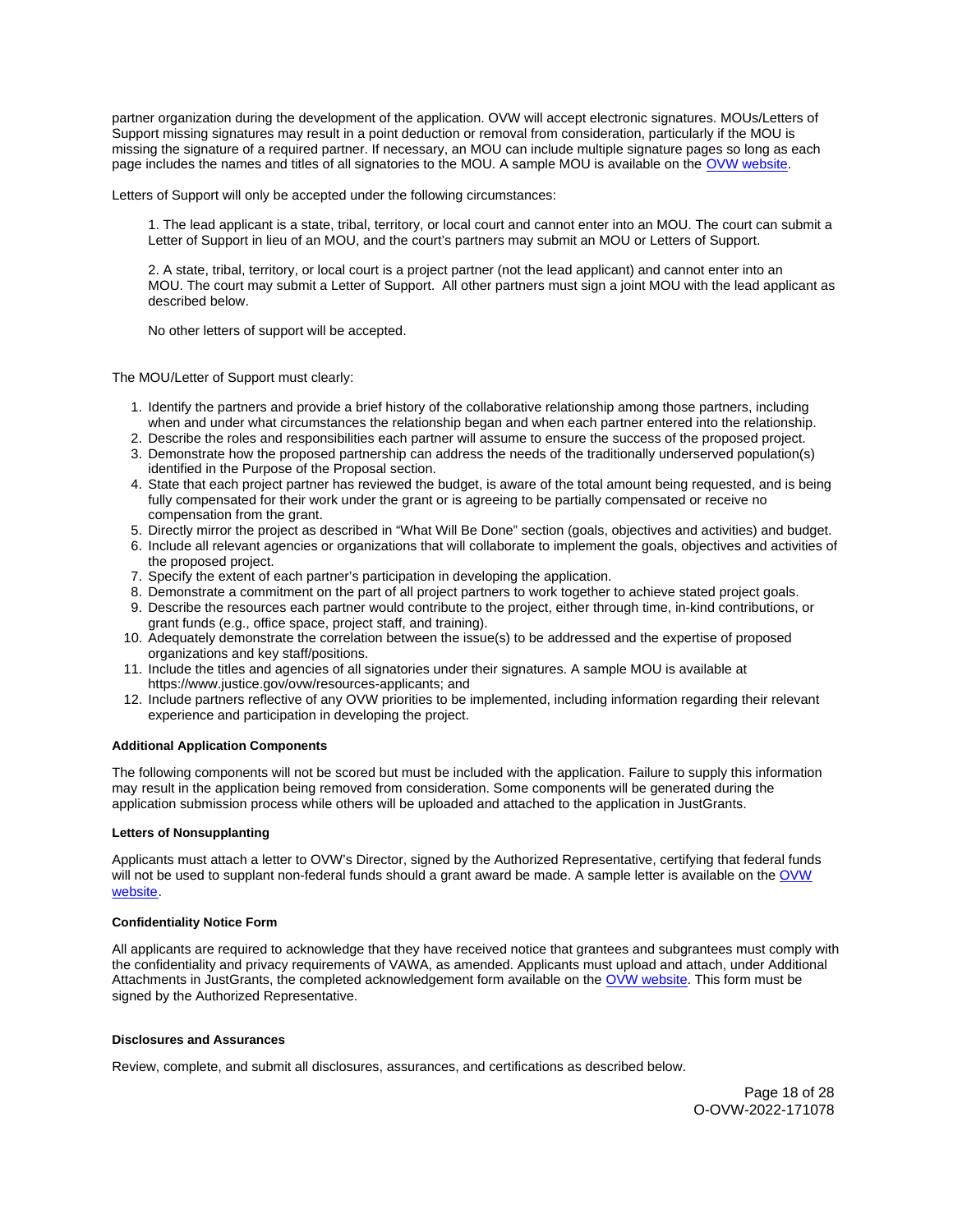#### <span id="page-18-0"></span>**Disclosure of Lobbying Activities**

All applicants must complete and submit the Disclosure of Lobbying Activities (SF-LLL) form in [Grants.gov](https://Grants.gov) before beginning the application process in JustGrants.

#### **DOJ Certified Standard Assurances**

Applicants must read and acknowledge the DOJ Certified Standard Assurances in JustGrants.

#### **Applicant Disclosure of Duplication in Cost Items**

Applicants must disclose all current and recent OVW awards (if applicable). If the applicant has a current grant or cooperative agreement under any OVW grant program or an award that has been closed within the last 12 months from the date this solicitation closes, the information must be provided in a table using the sample format found on the [OVW](https://www.justice.gov/ovw/resources-applicants)  [website.](https://www.justice.gov/ovw/resources-applicants) The applicant must also provide the same information regarding any current OVW awards, as well as any pending applications, on which the applicant is a subrecipient.

Applicants also must disclose all other federal grant programs from which the applicant currently receives funding or for which it has applied for funding in FY 2022 **to do similar work**. Provide this information in a table using the sample format found on the [OVW website.](https://www.justice.gov/ovw/resources-applicants) Both tables, if applicable, should be uploaded as attachments in JustGrants.

# **DOJ Certifications Regarding Lobbying; Debarment, Suspension and Other Responsibility Matters; and Drug-Free Workplace Requirements**

Applicants must read and acknowledge these DOJ certifications in JustGrants.

#### **How to Apply**

Applications must be submitted electronically via [Grants.gov](https://Grants.gov) and JustGrants. Applicants that are unable to submit electronically must follow the instructions below under OVW Policy on Late Submissions. See **Submission Dates and Times** below for a list of steps for registering with all required systems and deadlines for completing each step.

#### **Unique Entity Identifier and System for Award Management (SAM)**

Federal regulations require that an applicant for federal funding: (1) be registered in SAM before submitting its application; (2) provide a valid Unique Entity Identifier (UEI) in its application; and (3) continue to maintain an active SAM registration with current information at all times during which it has an active federal award or an application or plan under consideration by a federal awarding agency. In addition, OVW may not make an award to an applicant until the applicant has complied with all applicable unique entity identifier and SAM requirements and, if an applicant has not fully complied with these requirements by the time OVW is ready to make an award, then OVW may determine that the applicant is not qualified to receive an award. See 2 C.F.R. §§ 25.200, 25.205.

Until April 3, 2022 the UEI that applicants for federal grants and cooperative agreements are required to have is currently a Data Universal Number System (DUNS) number. A DUNS number is a unique, nine-character identification number provided by the commercial company Dun & Bradstreet (D&B). Once an applicant has applied for a DUNS number through D&B, its DUNS number should be available within two business days.

On April 4, 2022, the federal government will stop using the DUNS Number and move to the new Unique Entity ID (SAM) as the UEI. The Unique Entity ID (SAM) is a 12-character alpha-numeric value and once issued, will not change. Entities that are currently registered in SAM.gov already have a Unique Entity ID (SAM) which can be viewed in SAM.gov. The transition to UEI (SAM) will not impact an entity's registration expiration date or when renewal is necessary.

SAM centralizes information about grant recipients and also provides a central location for grant recipients to change organizational information. [Grants.gov](https://Grants.gov) uses SAM to establish roles and IDs for electronic submission of grant applications.

If the applicant already has an Employer Identification Number (EIN), the SAM registration will take **up to two weeks to process**. If the applicant does not have an EIN, then **the applicant should allow two to five weeks for obtaining an EIN from the Internal Revenue Service. There is no fee associated with these processes. These processes cannot be expedited.** OVW strongly discourages applicants from paying a third party to apply or register on their behalf in an attempt to expedite these processes. To ensure all applicants are able to apply by the deadline for this solicitation, applicants must have registered online with the SAM and with [Grants.gov](https://Grants.gov) no later than March 25, 2022.

#### **Submission Dates and Time**

Page 19 of 28 O-OVW-2022-171078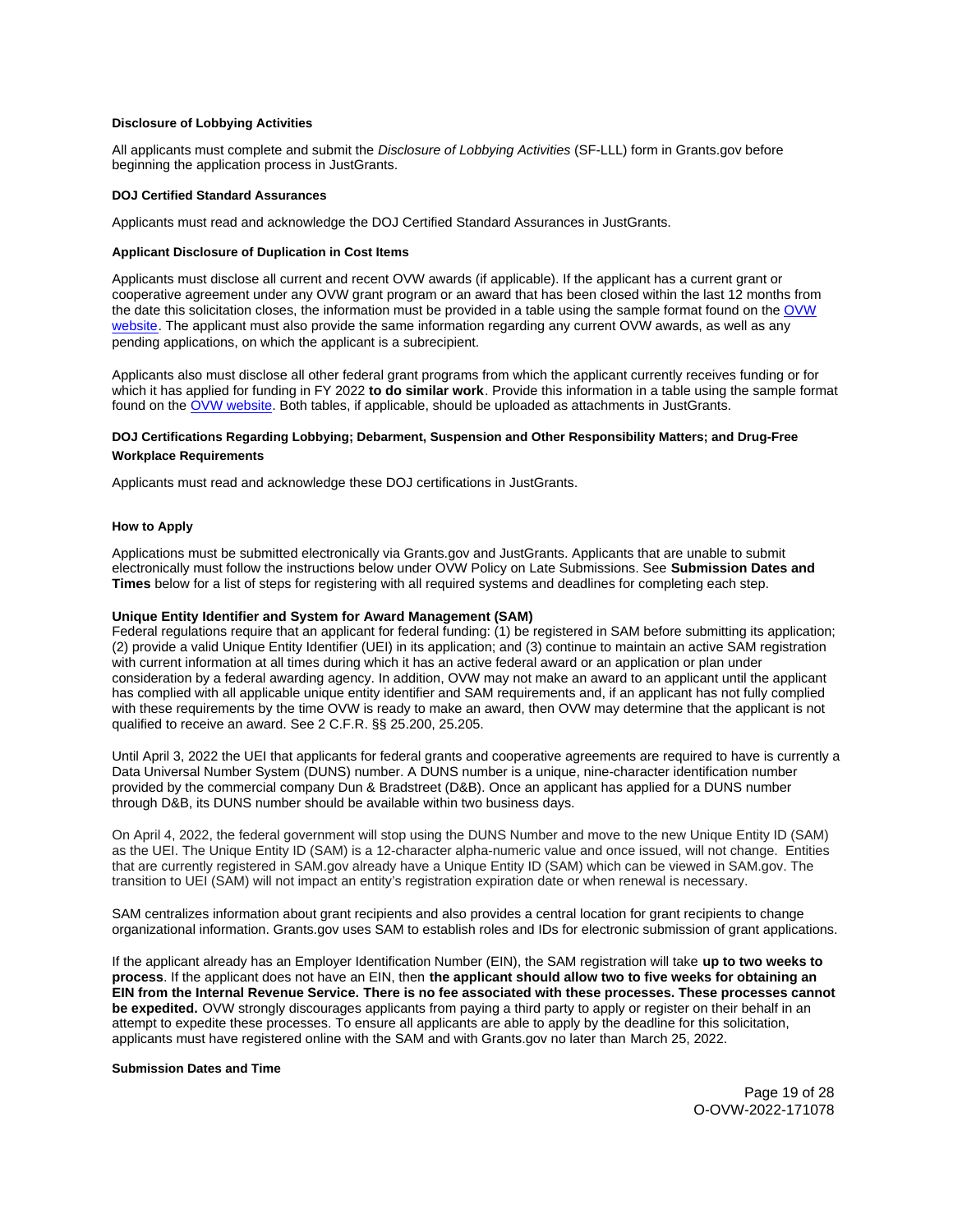After applicants register with SAM, they can begin the [Grants.gov](https://Grants.gov) registration process. The applying organization must complete the [Grants.gov](https://Grants.gov) registration process prior to beginning an application for a federal grant. The E-Business Point of Contact (E-Biz POC) must register the applicant organization with [Grants.gov](https://Grants.gov). The E-Biz POC oversees the applicant's [Grants.gov](https://Grants.gov) transactions and assigns the Authorized Organization Representative (AOR). The AOR submits the SF-424 and SF-LLL to [Grants.gov](https://Grants.gov) and must register with [Grants.gov](https://Grants.gov) as well. In some cases the E-Biz POC is also the AOR for the applicant. Complete instructions can be found on the [Grants.gov website.](https://www.grants.gov/web/grants/applicants/registration.html)

In JustGrants, each applying entity will have an assigned Entity Administrator who is responsible for managing entity-level information and assigning roles in the system. The Entity Administrator is also the E-Biz POC designated in SAM.gov. See the [JustGrants website](https://justicegrants.usdoj.gov/) for more information on registering with JustGrants.

It is the applicant's responsibility to ensure that the application is complete and submitted by the deadline. Failure to meet the submission deadline will result in an application not being considered for funding. Applicants should refer to the list below to ensure that all required steps and deadlines are met.

#### **Failure to begin registration or application submission by the deadlines stated in the list below is not an acceptable reason for late submission.**

Applicant Actions with Required Dates/Deadlines

- 1. **Obtain a DUNS number by March 25, 2022.** Apply for a DUNS number at <https://www.dnb.com>or call 1-866-705-5711. **\*\*NOTE: Until April 3, 2022, entities that are not already registered in SAM.gov and wish to submit an application will need to obtain a DUNS to register with SAM. On and after April 4, 2022, entities can register directly in SAM.gov (without a DUNS) and will be assigned their Unique Entity ID (SAM) upon registration.**
- 2. **Register with SAM by March 25, 2022.** Access the SAM online registration through the [SAM homepage](https://sam.gov/SAM/) and follow the online instructions for new SAM users. **Organizations must update or renew their SAM registration at least once a year to maintain an active status.**
- 3. **Register with [Grants.gov](https://Grants.gov) by March 25, 2022.** Once the SAM registration is active, the applicant will be able to complete the [Grants.gov](https://Grants.gov) registration.
- 4. **Submit Letter of Intent by March 25, 2022** to Charlotte Turpin, [ovw.rural@usdoj.gov](mailto:ovw.rural@usdoj.gov), 202 532-4629.
- 5. **If necessary, request hardcopy submission by April 6, 2022.** Applicants that cannot submit an application electronically due to lack of internet access must contact the program at 202 532-4629 or [ovw.rural@usdoj.gov](mailto:ovw.rural@usdoj.gov) to request permission to submit a hardcopy application.
- 6. **Download updated version of Adobe Acrobat at least 48 hours before the [Grants.gov](https://Grants.gov) deadline.** Applicants are responsible for ensuring that the most up-to-date version of Adobe Acrobat is installed on all computers that may be used to download the solicitation and to submit the SF-424 and SF-LLL on [Grants.gov](https://Grants.gov). Go to the [Adobe Software](https://www.grants.gov/web/grants/applicants/adobe-software-compatibility.html)  [Compatibility](https://www.grants.gov/web/grants/applicants/adobe-software-compatibility.html) page to verify that the Adobe software version is compatible with [Grants.gov.](http://www.grants.gov)
- 7. **Submit the SF-424 and SF-LLL in [Grants.gov](https://Grants.gov) as early as possible, but no later than 24 48 hours prior to the [Grants.gov](https://Grants.gov) deadline.** Applicants may find this funding opportunity on [Grants.gov](https://Grants.gov) by using the CFDA/Assistance Listing number, [Grants.gov](https://Grants.gov) opportunity number, or the title of this solicitation, all of which can be found on the cover page. Submitting the SF-424 and SF-LLL well ahead of the [Grants.gov](https://Grants.gov) deadline provides time to correct any rejections. The [Grants.gov](https://Grants.gov) Workspace Status will change from "In Progress" to "Submitted" once the application has been successfully submitted in [Grants.gov.](https://Grants.gov) Within 48 hours after submitting the application in [Grants.gov,](https://Grants.gov) the applicant should receive four notifications from [Grants.gov](https://Grants.gov) (i.e., submission receipt, validation receipt, grantor agency retrieval receipt, and agency tracking number assignment). Note: It is possible to receive the submission receipt and then receive a rejection notice a few minutes or hours later.
- 8. **Register the Entity Administrator and the Application Submitter with JustGrants as early as possible but no later than 48-72 hours before the JustGrants deadline.** Within 24 hours AFTER receiving a confirmation email from [Grants.gov](https://Grants.gov), the applicant will receive an email from **DIAMD-NoReply@usdoj.gov** with instructions on how to create a JustGrants account. Once registered in JustGrants, the Application Submitter will receive an emailed link to complete the rest of the application in JustGrants. The Entity Administrator also will need to log into JustGrants to review and invite the applicant's Authorized Representative(s) before an application can be submitted. More information on JustGrants roles is available on the [JustGrants website.](https://justicegrants.usdoj.gov/getting-started#secureOnboarding)
- 9. **Submit the complete application package at least 24 48 hours prior to the JustGrants deadline.** Some of the application components will be entered directly into JustGrants, and others will require uploading attached documents. Therefore, applicants will need to allow ample time before the JustGrants deadline to prepare each component. Applicants may save their progress in the system and revise the application as needed prior to hitting the Submit button at the end of the application in JustGrants. The Application Submitter, Entity Administrator, and Authorized Representative(s) will receive an email from JustGrants confirming submission of the application. **Confirm application receipt:** Applicants should closely monitor their email and JustGrants accounts for any

Page 20 of 28 O-OVW-2022-171078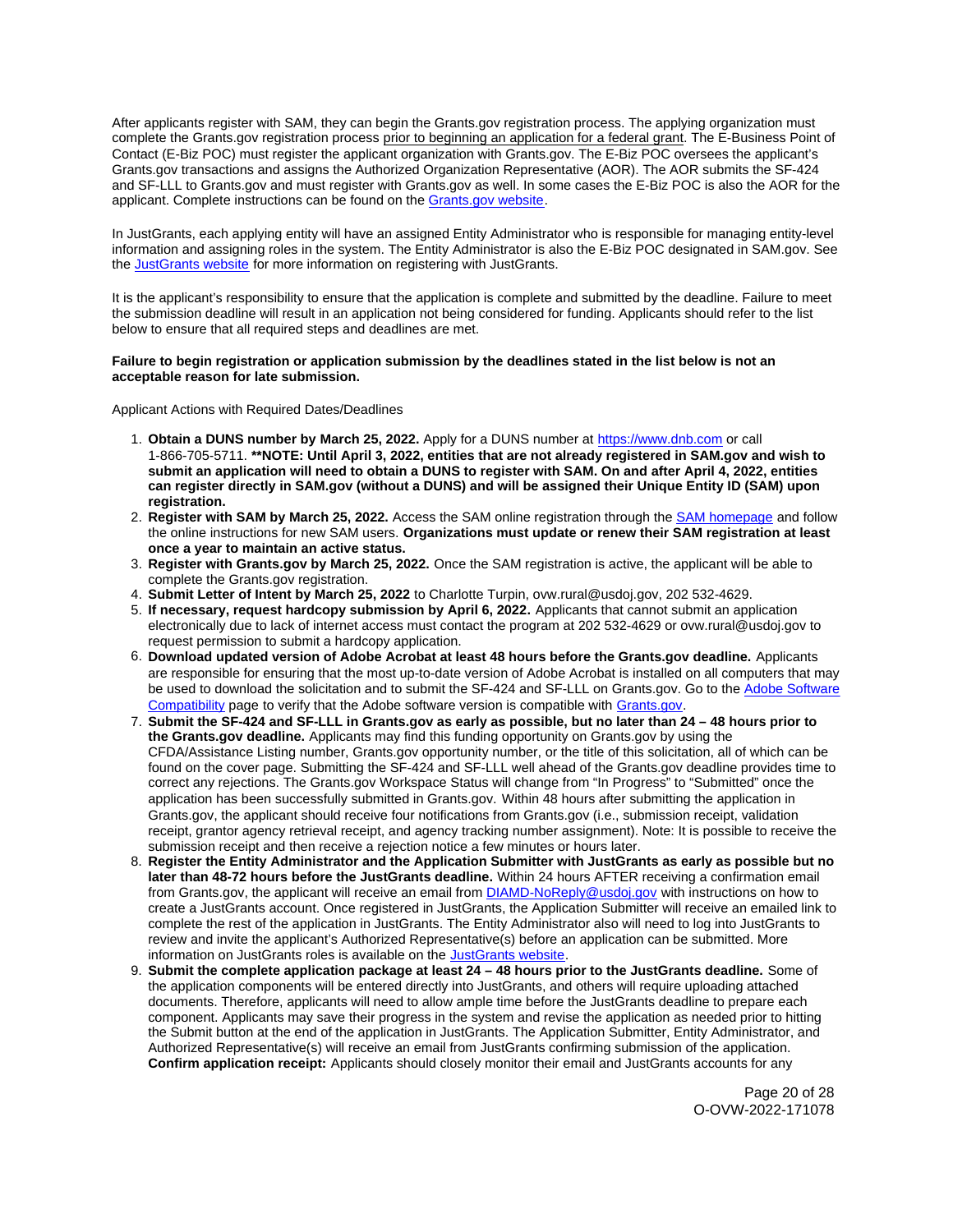notifications from [Grants.gov](https://Grants.gov) or JustGrants about a possible failed submission. The user who is authorized to submit applications on behalf of the organization is the one who will receive these notifications. OVW does not send out these notifications, nor does OVW receive a copy of these notifications. It is the applicant's responsibility to notify OVW of any problems with the application submission process. **Submitting the application components at least 48 hours before each deadline ([Grants.gov](https://Grants.gov) or JustGrants, as applicable) will enable the applicant to receive notice of a failed submission and provide an opportunity to correct the error before the applicable deadline.** 

#### OVW Policy on Late Submissions/Other Submission Requirements

Applications not submitted by **9:00 P.M. E.T.** on **April 12, 2022** will not be considered for funding, unless the applicant receives OVW permission to submit a late application. In limited circumstances, OVW will approve a request to submit an application after the deadline. The lists below provide a description of the circumstances under which OVW will consider such requests. Approval of a late submission request is not an indication of the application's final disposition. Applications approved for late submission are still subject to the review process and criteria described in this solicitation.

To ensure fairness for all applicants, OVW requires that applicants requesting late submission adhere to the following:

Experiencing Technical Difficulties Beyond the Applicant's Reasonable Control

Issue with SAM, [Grants.gov,](https://Grants.gov) or JustGrants Registration

- 1. Register and/or confirm existing registration at least three weeks prior to the application deadline to ensure that the individual who will be submitting the application has **SAM**, [Grants.gov,](https://Grants.gov) and JustGrants access and is the person registered to submit on behalf of the applicant.
- 2. Maintain documentation of when registration began, any issues related to registration, and all communication with technical support.

#### **Note: Failure to begin the SAM, [Grants.gov,](https://Grants.gov) or JustGrants registration process in sufficient time (i.e., by the date identified in this solicitation) is not an acceptable reason for late submission.**

Unforeseeable Technical Difficulties During the Submission Process

- 1. Contact [Grants.gov](https://Grants.gov) or OVW JustGrants, as applicable, for Applicant/User Support at least 24 hours prior to the applicable deadline.
- 2. Maintain documentation of all communication with [Grants.gov](https://Grants.gov) or JustGrants Applicant/User Support.
- 3. Prior to the applicable deadline, contact this program, via email at [ovw.rural@usdoj.gov](mailto:ovw.rural@usdoj.gov) indicating that the applicant is experiencing technical difficulties, including issues with SAM.gov. [Grants.Gov](https://Grants.Gov), or JustGrants, and would like permission to submit a late application. The email must include the following:
- A detailed description of the difficulty that the applicant is experiencing.
- The contact information (name, telephone, and email) for the individual making the late submission request.
- The applicant's DUNS/UEI number.
- [Grants.gov](https://Grants.gov) or JustGrants application numbers and User Support tracking numbers
- In the case of technical difficulties, the complete application packet (Proposal Narrative, Budget and Budget Narrative, MOU/Letter of Support).

**Common foreseeable technical difficulties for which OVW will not approve a late submission:** (1) Using an outdated version of Adobe Acrobat; and (2) Attachment rejection [\(Grants.gov](https://Grants.gov) will reject attachments with names that contain certain unallowable characters).

**Note:** Through [Grants.gov](https://Grants.gov) and JustGrants, OVW can confirm when submission began. Applicants that attempt final submission less than 24 hours before the deadline will not be considered for late submission. By beginning the final submission process 24-48 hours before the deadline, applicants should have sufficient time to receive notice of problems with their submissions and make necessary corrections.

#### Severe Inclement Weather or Natural or Man-Made Disaster

Contact this program at [ovw.rural@usdoj.gov](mailto:ovw.rural@usdoj.gov) as soon as the applicant is aware of severe weather or a natural or man-made disaster that may impede the submission of an application by the deadline. The email should include a detailed description of the weather event or natural or man-made disaster. A detailed description includes when the event occurred, or is likely to occur, the impacted area, and the specific impact on the applicant and/or partners' ability to submit the application by the deadline (e.g., without power for "x" days, office closed for "x" days). If the application is complete and ready for the submission at the time the applicant notifies OVW, the application should

> Page 21 of 28 O-OVW-2022-171078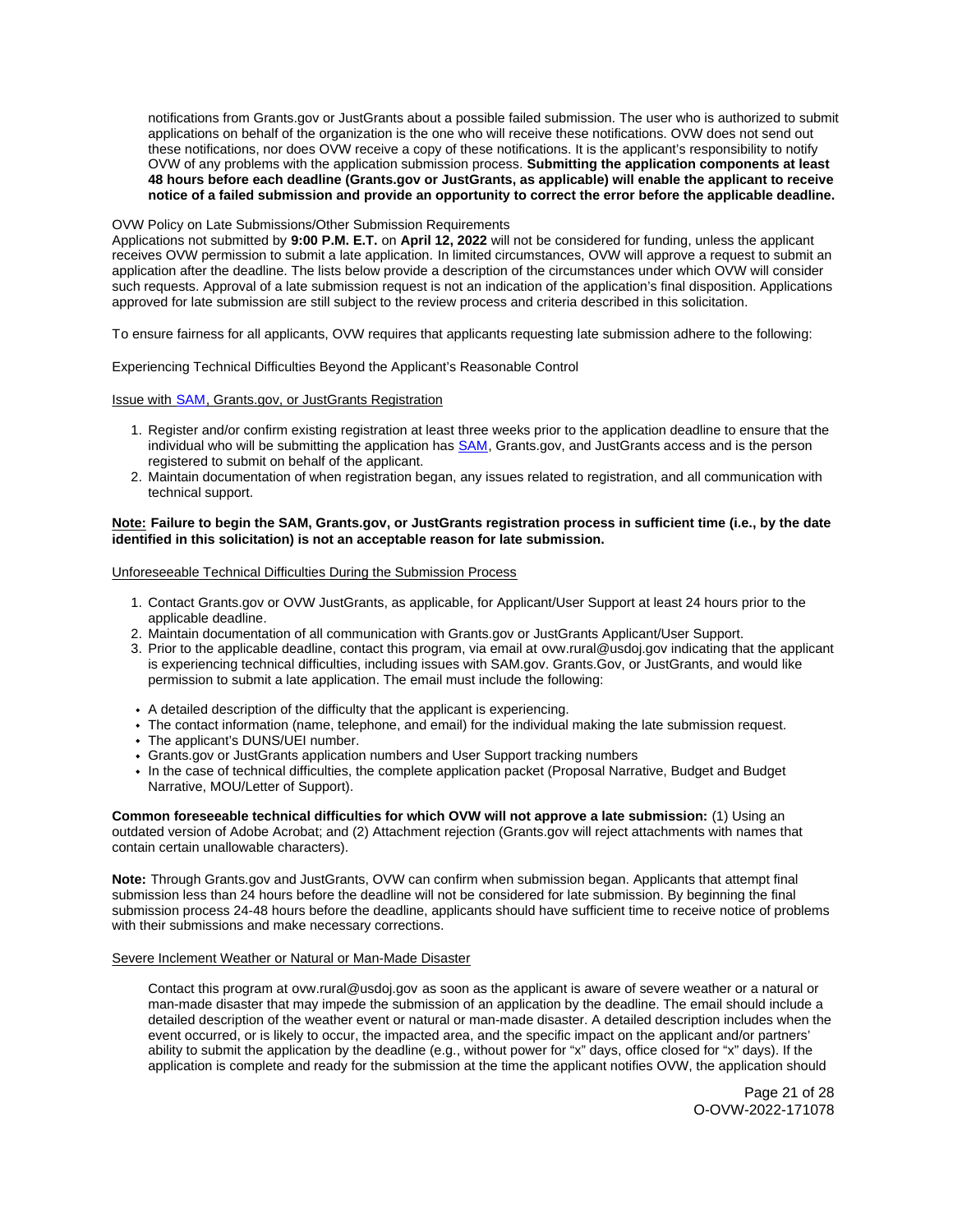be included with the email.

<span id="page-21-0"></span>2. Applicants impacted by severe weather or a natural or man-made disaster occurring on the deadline must contact OVW within 48 hours after the due date or as soon as communications are restored.

#### **Note: OVW may not be able to accommodate all requests resulting from severe inclement weather or a natural or man-made disaster.**

OVW will review the request for late submission and required documents and notify the applicant whether the request has been approved or denied within 30 days of the submitted request.

# **Application Review Information**

#### **Review Criteria**

Applications will be scored based on the degree to which the application responds to each section and addresses each element in the section. Furthermore, applications will be scored based upon the quality of the response, capacity of the applicant and any partners, and the level of detail provided. Each element **must** be addressed in the section in which it is requested. Points may be deducted if the applicant does not include the information in the appropriate section regardless if it is included elsewhere within the application. Each section will be reviewed as a separate document and will be scored as such. Specifically, for the Rural Program, scoring will be as follows:

- 1. Proposal narrative: (65) points, of which:
	- A. Purpose of the proposal: (15) points.
	- B. What will be done: (35) points.
	- C. Who will implement the proposal: (15) points.
- 2. Budget worksheet and budget narrative: (15) points.
- 3. MOU/Letters of Support (as applicable): (20) points.
- 4. Voluntary match or other cost sharing methods will not be considered in the evaluation of the application.

#### **Review and Selection Process**

Applications will be subject to a peer review and a programmatic review.

#### Peer Review

OVW will subject all eligible, complete, and timely applications to a peer review process that is based on the criteria outlined in this solicitation. OVW may use internal reviewers, external reviewers, or a combination of both.

#### Programmatic Review

All applications that are considered for funding will be subject to a programmatic review. The programmatic review consists of assessing the application for compliance with the program's scope, activities that compromise victim safety, and, if applicable, past performance and priority area review. OVW reserves the right to give special consideration to applications fully addressing OVW priority areas and to deduct points from applications for the following reasons:

- 1. Activities that compromise victim safety and recovery and undermine offender accountability (deduct up to 25 points).
- 2. Out-of-scope and unallowable activities (deduct up to 25 points).
- 3. Past performance (deduct up to 25 points).
- 4. Formatting and Technical Requirements (deduct up to 5 points).

An application that is deemed to be substantially out-of-scope, proposes a substantial number of activities that are unallowable, or proposes activities that pose a significant threat to victim safety or a serious breach of confidentiality will not be considered for funding. **An applicant with considerable past performance issues may receive a deduction in points as described above or be removed from consideration entirely regardless of the application's peer review score.** 

#### Past Performance Review

As a part of the programmatic review process described above, applicants with current or recently closed OVW awards will be reviewed for past performance and risk based on the elements listed below.

- 1. Adherence to the grant program's statutory purpose and requirements.
- 2. Implementation of the project according to plan, without significant obstacles and/or challenges.

Page 22 of 28 O-OVW-2022-171078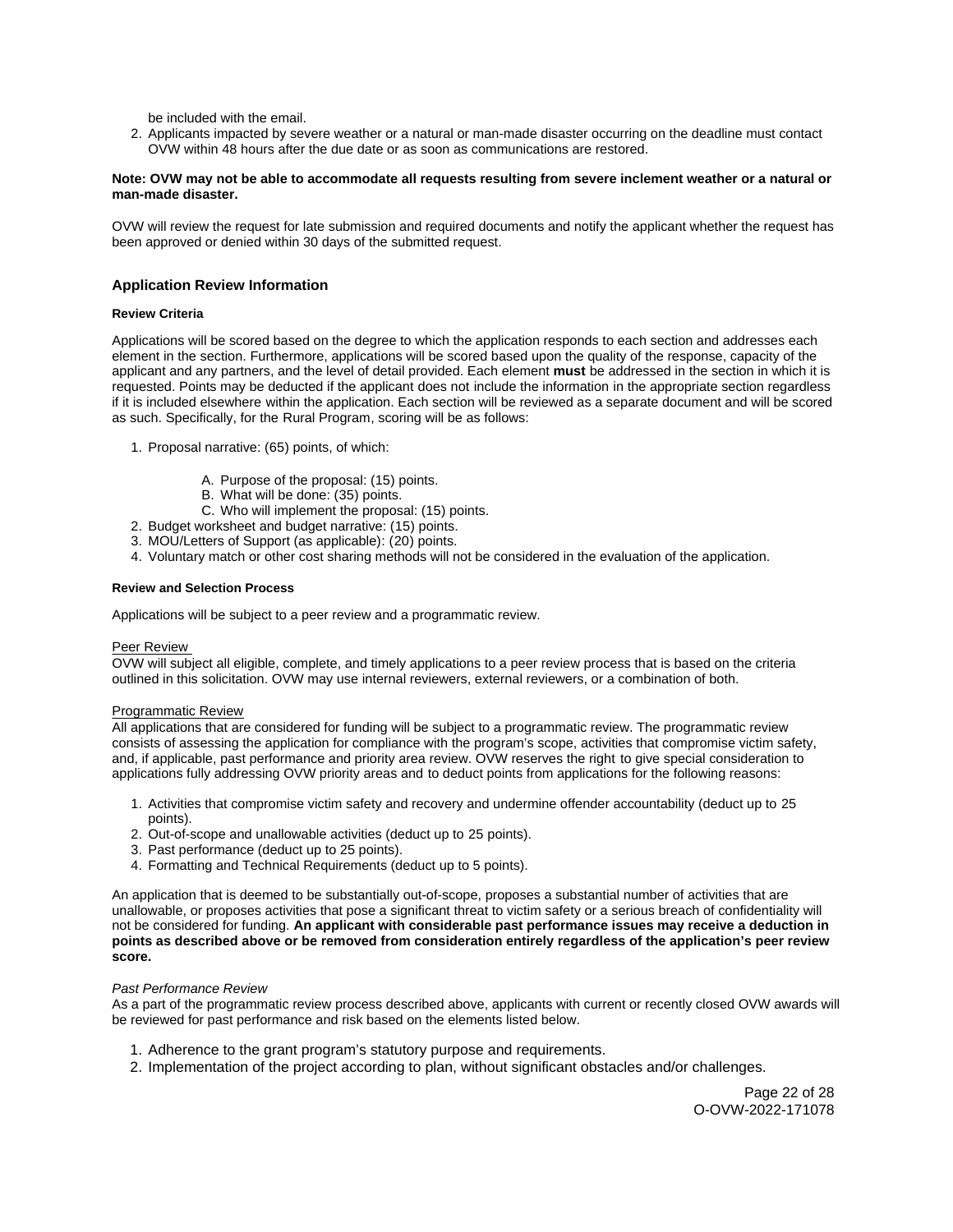- <span id="page-22-0"></span>3. Implementation of the project within the original period of performance.
- 4. Drawdown of funds commensurate with the level of program activities completed.
- 5. Management of award such that applicant has had uninterrupted access to funds.
- 6. Attendance at/participation in all required OVW-sponsored training and technical assistance events.
- 7. Timely resolution of issues identified during programmatic monitoring.
- 8. Completion of close-out of prior awards within 120 days of the project end date.
- 9. Timely resolution of issues necessary to close out prior awards.
- 10. Timely resolution of issues identified during financial monitoring.
- 11. Timely response to OVW requests.
- 12. Development of deliverables that support the project goals and objectives and are of acceptable quality.
- 13. Implementation of the project as designed without unjustified modification.
- 14. Timely submission of federal financial reports (FFR).
- 15. Timely submission of performance reports.
- 16. Submission of complete and accurate performance reports.
- 17. Adherence to the terms and conditions of existing grant award(s) from OVW.
- 18. Adherence to the Office of Management and Budget single-audit requirement.
- 19. Timely expenditure of grant funds.
- 20. Adherence to the requirements of the DOJ Financial Guide.

Prior to making an award, OVW is required to review and consider any information about applicants included in the designated integrity and performance system accessible through SAM (currently the Federal Award Performance and Integrity Information System or FAPIIS). Applicants may review and comment on information in FAPIIS about themselves that another federal awarding agency has previously entered. OVW will consider the applicant's comments as well as other information available in FAPIIS in making its judgment about the risk posed by making an award to the applicant as described in 2 C.F.R. § 200.206.

Absent explicit statutory authorization or written delegation of authority to the contrary, all final award decisions will be made by the OVW Director, who also may give consideration to factors including, but not limited to, reaching underserved populations, geographic diversity, OVW priorities, past performance, and available funding when making awards. All award decisions are final and not subject to appeal.

#### High-Risk Grantees

Based on DOJ's assessment of each grantee with regard to current or previous funding, unresolved audit issues, delinquent programmatic and fiscal reporting, and prior performance, a grantee may be designated "high-risk." Awards to high-risk grantees may carry special conditions such as increased monitoring and/or prohibitions on drawing down funds until certain requirements are met. High-risk grantees with substantial or persistent performance or compliance issues, long-standing open audits, or open criminal investigations may not be considered for funding.

#### **Anticipated Announcement and Federal Award Dates**

It is anticipated that all applicants will be notified of the outcome of their applications by October 1, 2022.

#### **Federal Award Administration Information**

#### **Federal Award Notices**

Successful applicants will receive OVW award notifications electronically from JustGrants (not [Grants.gov](https://Grants.gov)). Recipients will be required to log into JustGrants to review and accept the award. The Authorized Representative must acknowledge having read and understood all sections of the award instrument and submit the required declaration and certification to accept the award; these steps will be completed electronically in JustGrants.

#### **Administrative, National Policy, and Other Legal Requirements**

#### Information for All Federal Award Recipients

Applicants selected for awards must agree to comply with additional legal, administrative, and national policy requirements. OVW strongly encourages applicants to review the information pertaining to these additional requirements prior to submitting an application. This information can be found in the section of the [Solicitation Companion Guide](https://www.justice.gov/ovw/resources-applicants) entitled "Post-Award Requirements for All Federal Award Recipients."

Terms and conditions for OVW awards are available on the [OVW website.](https://www.justice.gov/ovw/award-conditions) These terms are subject to change prior to the

Page 23 of 28 O-OVW-2022-171078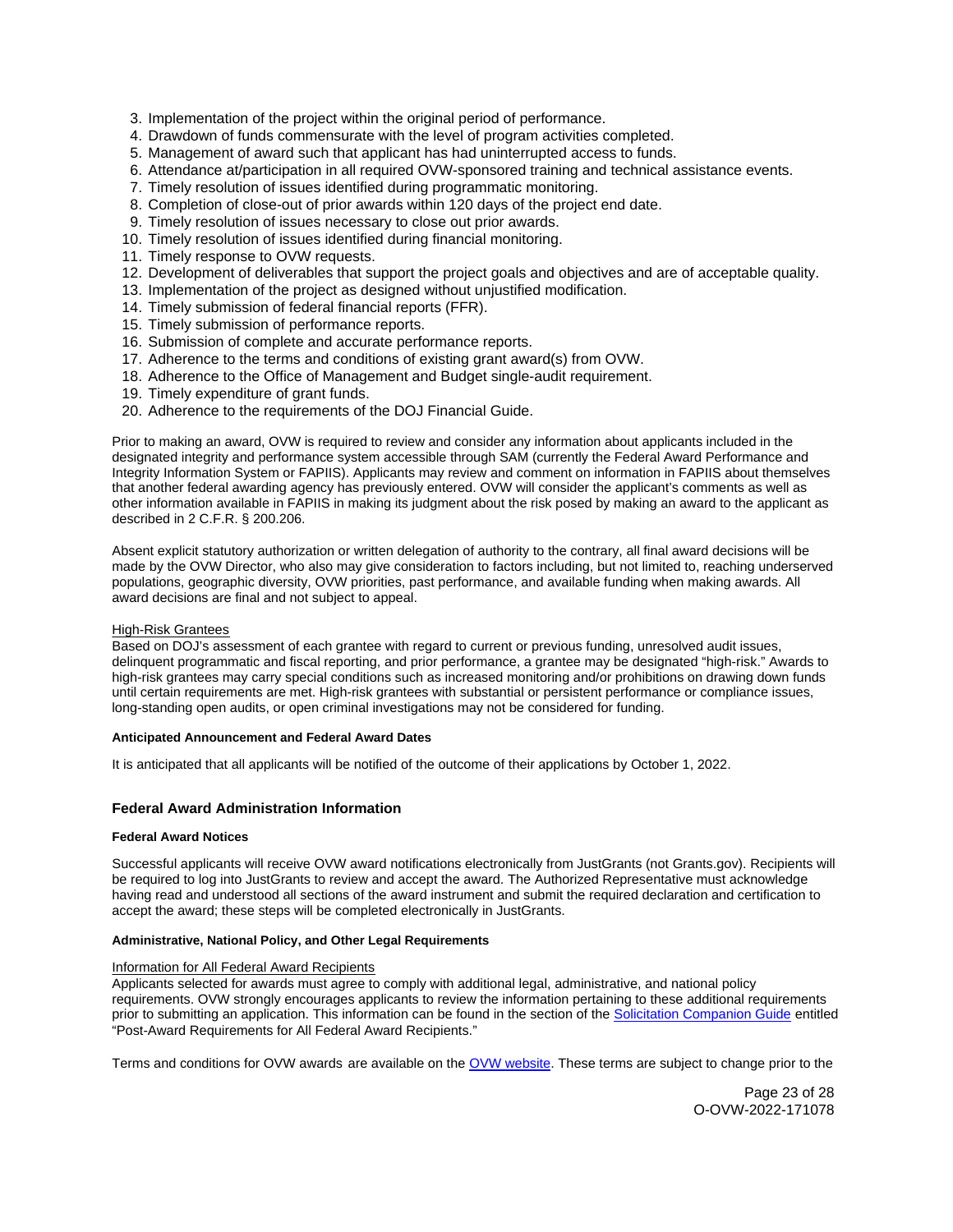<span id="page-23-0"></span>issuance of the awards.

#### Violence Against Women Act Non-Discrimination Provision

The Violence Against Women Reauthorization Act prohibits OVW grantees from excluding, denying benefits to, or discriminating against any person on the basis of actual or perceived race, color, religion, national origin, sex, gender identity, sexual orientation, or disability in any program or activity funded in whole or in part by OVW. Recipients may provide sex-segregated or sex-specific programming if doing so is necessary for the essential operation of a program, so long as the recipient provides comparable services to those who cannot be provided with the sex-segregated or sexspecific programming. Additional information on the civil rights obligations of OVW funding recipients can be found in the [Solicitation Companion Guide](https://www.justice.gov/ovw/resources-applicants) under "Civil Rights Compliance."

#### Accessibility

Recipients of OVW funds must comply with applicable federal civil rights laws, which, among other things, prohibit discrimination on the basis of disability and national origin. Compliance with these laws includes taking reasonable steps to ensure that persons with limited English proficiency have meaningful access to recipients' programs and activities and that these programs and activities are readily accessible to individuals with disabilities. More information on these obligations is available in the [Solicitation Companion Guide](https://www.justice.gov/ovw/resources-applicants) under "Civil Rights Compliance."

#### **General Information about Post-Federal Award Reporting Requirements**

OVW grantees are required to submit semi-annual performance reports and quarterly Federal Financial Reports (SF-425). Appropriate performance report forms will be provided to all applicants selected for an award. Forms will be submitted electronically. Future awards and fund drawdowns may be withheld if reports are delinquent. For more information on post award reporting requirements, including requirements for certain recipients to report information on civil, criminal, and administrative proceedings in FAPIIS, see the [Solicitation Companion Guide](https://www.justice.gov/ovw/resources-applicants) and the award condition on recipient integrity and performance matters available on the [OVW website.](https://www.justice.gov/ovw/award-conditions)

# **Federal Awarding Agency Contact(s)**

For assistance with the requirements of this solicitation, contact the following:

- Programmatic questions, contact this program at 202-532-4629 or [ovw.rural@usdoj.gov](mailto:ovw.rural@usdoj.gov)
- Financial questions, contact 888-514-8556 or ovw.gfmd@usdoj.gov
- Technical questions:
	- [Grants.gov](https://Grants.gov) Applicant Support at 800-518-4726 or support@grants.gov
	- OVW JustGrants Support at 1-866-655-4482 or [OVW.JustGrantsSupport@usdoj.gov](mailto:OVW.JustGrantsSupport@usdoj.gov)

#### **Other Information**

#### **Public Reporting Burden- Paper Work Reduction Act Notice**

Under the Paperwork Reduction Act, a person is not required to respond to a collection of information unless it displays a currently valid OMB control number. OVW tries to create forms and instructions that are accurate, can be easily understood, and impose the least possible burden on applicants. The estimated average time to complete and file this form is 30 hours. Comments regarding the accuracy of this estimate or suggestions for simplifying this form can be submitted to the Office on Violence Against Women, U.S. Department of Justice, 145 N Street, NE, Washington, DC 20530.

#### **Note: Any materials submitted as part of an application may be released pursuant to a request under the Freedom of Information Act.**

#### **Application Checklist**

Applicants must submit a fully executed application to OVW, including all required supporting documentation. Prior to peer review, OVW will not contact applicants for missing items. Additionally, if an applicant plans to submit an application under any other OVW grant program this fiscal year, it is the applicant's responsibility to ensure that only documents pertinent to this solicitation are included with this application. OVW will not redirect documents that are inadvertently submitted with the wrong application (e.g., a Rural Program letter submitted with a Transitional Housing Program application will not be transferred to the Rural application).

> Page 24 of 28 O-OVW-2022-171078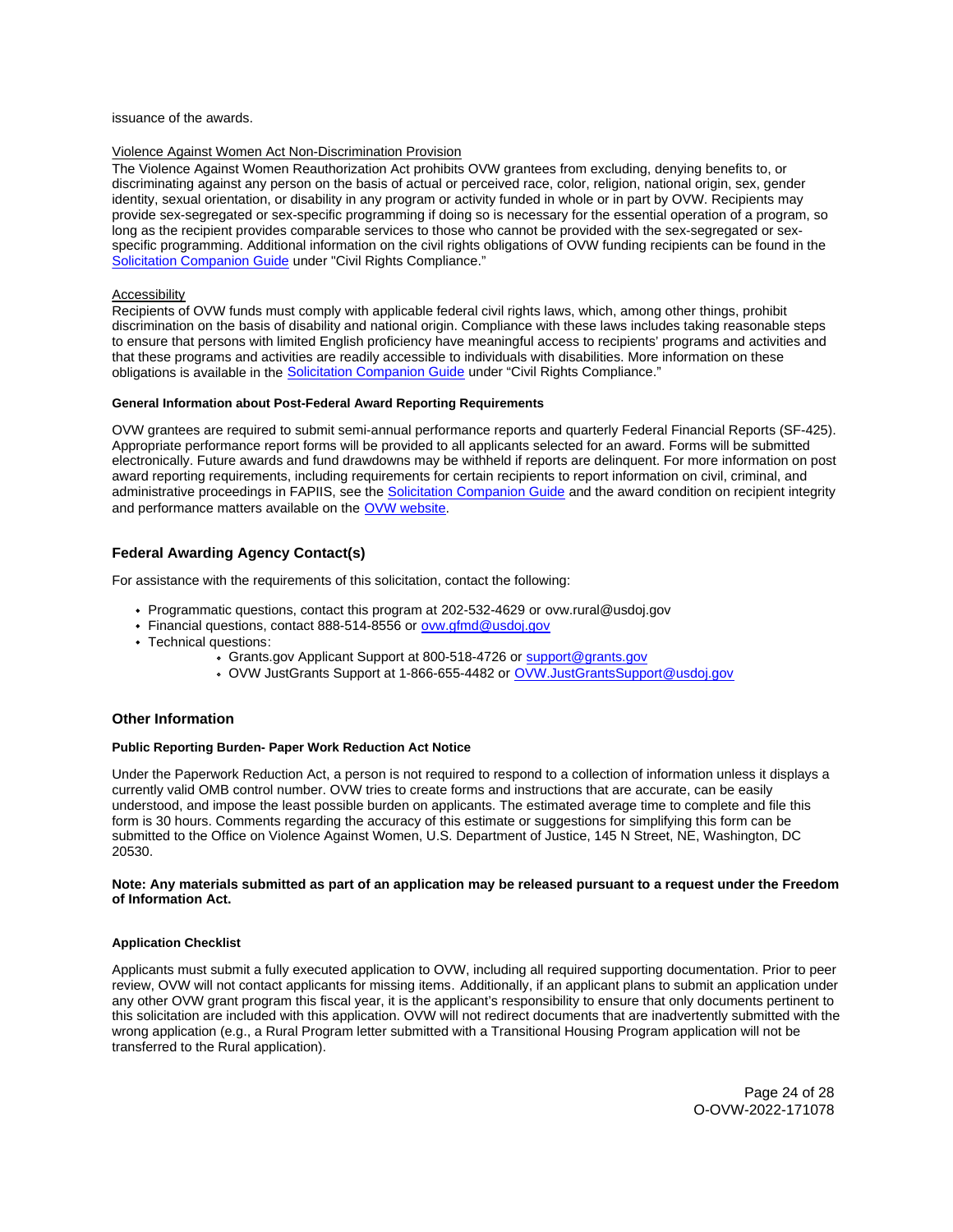<span id="page-24-0"></span>

| <b>Application Document</b>                                                          | <b>Date Completed</b> |
|--------------------------------------------------------------------------------------|-----------------------|
| 1. Application for Federal Assistance: SF-424.                                       |                       |
| 2. Disclosure of Lobbying Activities (SF-LLL).                                       |                       |
| 3. Proposal Abstract.                                                                |                       |
| 4. Letter of Intent.                                                                 |                       |
| 5. Surveys:                                                                          |                       |
| a. Pre-Award Risk Assessment.                                                        |                       |
| b. Rural DRA.                                                                        |                       |
| 6. Proposal Narrative:                                                               |                       |
| a. Purpose of the Proposal.                                                          |                       |
| b. What Will Be Done.                                                                |                       |
| c. Who Will Implement the Proposal.                                                  |                       |
| 7. Budget Worksheet and Budget Narrative.                                            |                       |
| 8. Indirect Cost Rate Agreement (if applicable).                                     |                       |
| 9. Applicant Financial Capability Questionnaire (if<br>applicable).                  |                       |
| 10. Disclosure of Process Related to Executive Compensation (if applicable).         |                       |
| 11. Memorandum of Understanding (MOU)                                                |                       |
| 12. Letters of Support (in lieu of MOU for state, tribal, territory, and local court |                       |
| applicants only, (as applicable)                                                     |                       |
| 13. Letter of Nonsupplanting.                                                        |                       |
| 14. Confidentiality Notice Form.                                                     |                       |
| 15. Application Disclosure(s) of Duplication in Cost Items.                          |                       |
| 16. Delivery of Legal Assistance Certification Letter (if applicable).               |                       |
| 17. Rural Eligibility Documentation                                                  |                       |

# **Survey Questions**

# **Rural DRA**

Rural Program - Data Requested with Application

Applicants must respond to each question. The Data Requested with Application questionnaire is a required element and must be fully completed and submitted to successfully apply for this program.

Authorized Representative Contact Information

1. Provide the following information for the **Authorized Representative**. This person must have the authority to accept grants on behalf of the applicant.

Name

Title

Address

Telephone number

Email address

Grant Point of Contact Information

2. Provide the following information for the grant **point-of-contact**. This person must be an employee of the applicant.

Name

Title

Address

Page 25 of 28 O-OVW-2022-171078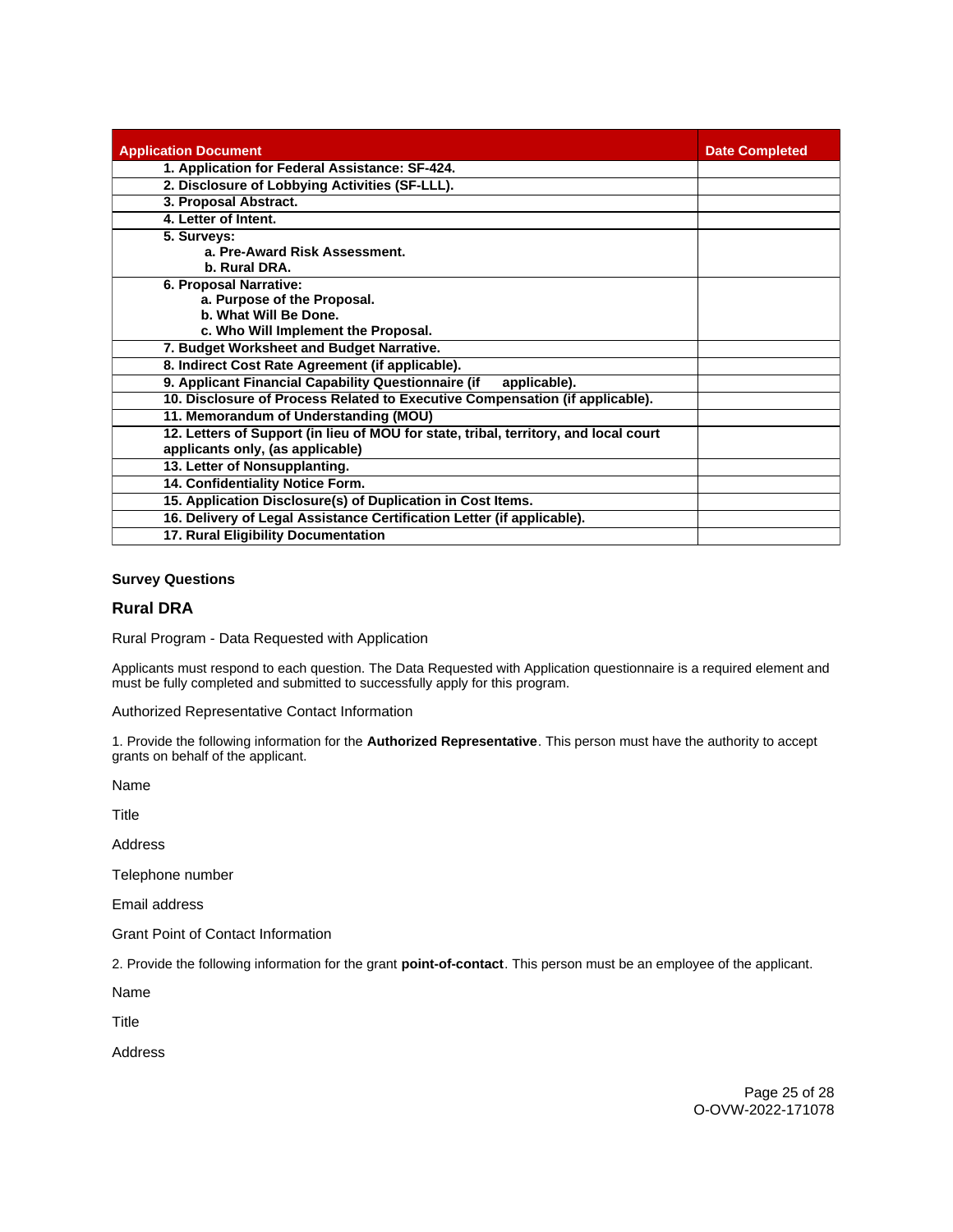Telephone number

Email address

Organizational Questions

3. Is the applicant (the organization whose unique entity identifier/DUNS number is being used for the application) serving as a fiscal agent? A fiscal agent is an entity that does not participate in implementation of the project and passes all funds through to subrecipients, conducting minimal administrative activities. Note: The fiscal agent must be an eligible applicant for the program.

List all subrecipients

The applicant must check the box to acknowledge that the applicant will be responsible for all applicable statutory, fiscal, and programmatic requirements, including those of 2 C.F.R. Part 200, as well as all project deliverables.

4. Has the applicant expended \$750,000 or more in federal funds in the applicant's past fiscal year?

Specify the end date of the applicant's fiscal year.

5. Is the applicant a nonprofit organization that is described in section 501(c)(3) of the Internal Revenue Code of 1986 and is exempt from taxation under section 501(a) of that Code?

Note: Any entity that is eligible for this program based on its status as a nonprofit organization must upload proof of 501(c)(3) status in the Additional Application Components section of JustGrants

6. Is the applicant a nonprofit organization that holds money in offshore accounts for the purpose of avoiding paying the tax described in section 511(a) of the Internal Revenue Code?

7. Is the applicant a nonprofit organization that uses the Internal Revenue Service's three-step safe-harbor procedure to establish a rebuttable presumption that its executives' compensation is reasonable? For additional information about the safe-harbor procedure, see "Disclosure of Process Related to Executive Compensation" in the Budget and Associated Documentation section of this solicitation.

Note: Applicant must upload the required Disclosure of Process Related to Executive Compensation in the Budget/Financial Attachments section of JustGrants.

8. Is the applicant one of the following (check all that apply). Note: Checking any of these categories will not determine eligibility for funding; eligibility criteria, including related documentation requirements, are set forth in the Eligibility section of the solicitation.

9. Is the applicant a federally recognized tribe?

10. Is the applicant a tribal organization as defined by 34 U.S.C. 12291(a)(38)?

11. Is the applicant a partner/subrecipient on a current grant or pending application for this grant program?

If a partner/subrecipient on a current award, provide the year of the award and the role of the applicant on the award.

If a partner/subrecipient on another pending application, provide the name of the applicant organization.

12. Are any proposed project partner(s)/subrecipient(s) on this application also a recipient, or project partner/subrecipient, on a current grant or another pending application for this grant program? If yes, the applicant is required to provide information on the relevant project partner(s)/subrecipient(s). The questionnaire allows for three project partner(s)/subrecipient(s). If the proposed project includes additional project partner(s)/subrecipient (s) that are on current grants or pending applications, contact the Program Unit at the email provided in this solicitation.

Provide the following information for the partner/subrecipient.

Page 26 of 28 O-OVW-2022-171078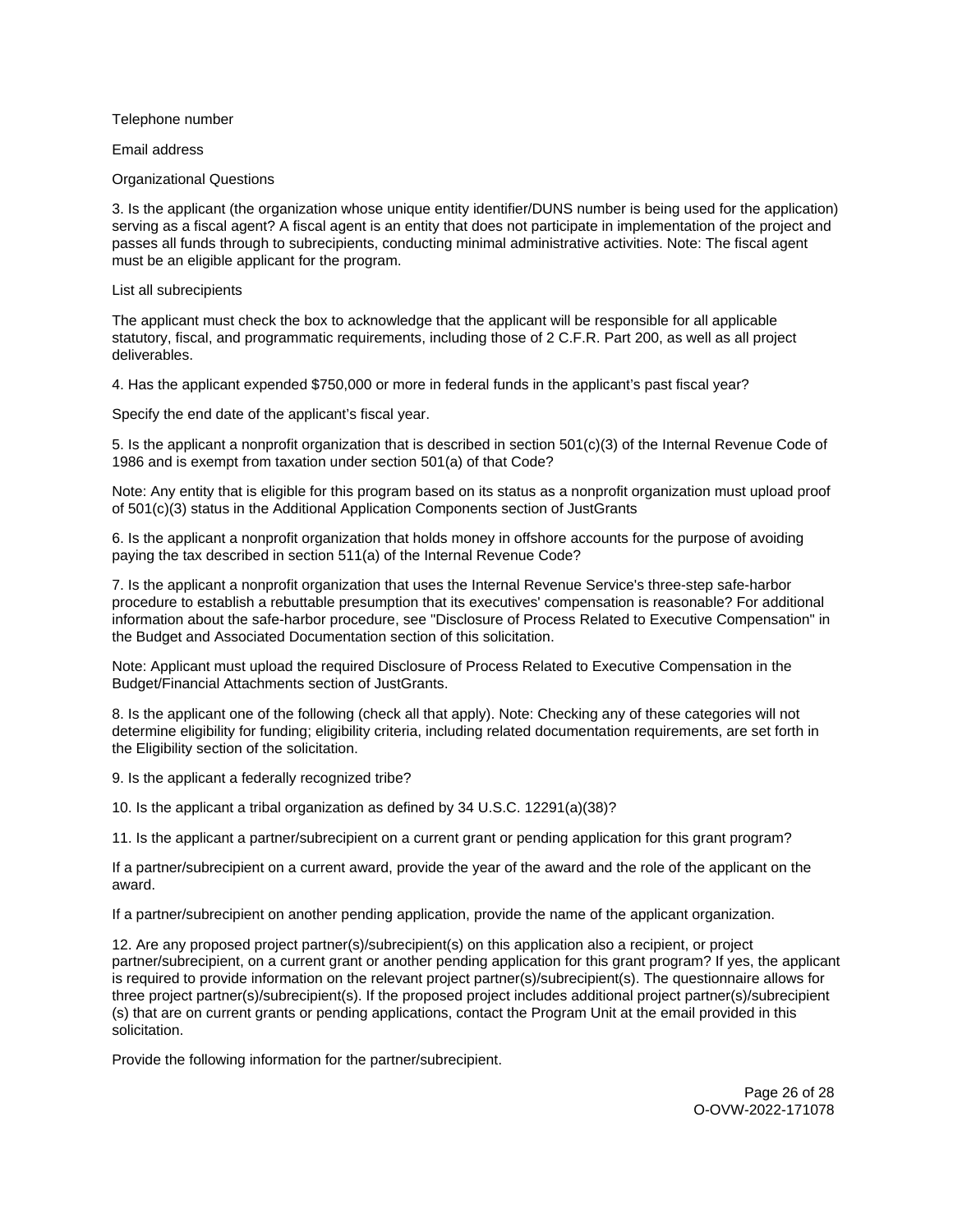Provide the following information for the partner/subrecipient.

Provide the following information for the partner/subrecipient.

Rural Program Purpose Areas

13. Which Rural Program Purpose Area(s) does the application address? Note: applicants must address at least one Rural Program Purpose Area. For more information on these purpose areas, see the Program Description section of this solicitation. Check all that apply.

A. Purpose Area #1: To encourage collaboration to identify, assess, and respond to adult, youth, and child victims of domestic violence, sexual assault, dating violence, and stalking in rural communities.

B. Purpose Area #2: To establish and expand victim services in rural communities.

C. Purpose Area #3: To increase the safety and well-being of women and children in rural communities.

Rural Program Statutory Strategies

14. Which Rural Program Statutory Strategy(ies) does the application addresses? Note: grantees are required to implement at least one of the strategies specified in 34 U.S.C. 12341(b)(1)-(5)). For more information on these strategies, see the Program Description section of this solicitation. Check all that apply.

A. Statutory Strategy #1: Collaborative efforts to investigate and prosecute domestic violence, dating violence, sexual assault, and stalking and multidisciplinary teams to prevent domestic and dating violence homicides in high-risk cases.

B. Statutory Strategy #2: Short- and long-term victim services and population specific services, including assistance in immigration matters.

C. Statutory Strategy #3: Develop education and prevention strategies in cooperation with the community.

D. Statutory Strategy #4: Programs addressing sexual assault, including forensic examiner programs, response teams, law enforcement training, and rape kit backlogs.

E. Statutory Strategy #5: Programs and strategies that focus on the specific needs of victims in remote rural and geographically isolated areas.

OVW Priority Areas and Grant Activities

15. Does the application propose to address the OVW Priority Area #1: Advance racial equity as an essential component of ending sexual assault, domestic violence, dating violence, and stalking?

16. Does the application propose to address the OVW Priority Area #3: Strengthen efforts to prevent and end sexual assault, including victim services and civil and criminal justice responses?

17. Identify the percentage of grant activities, should the application be funded, that will address each of the following issues (the total percentages should not exceed 100).

Domestic Violence

Dating Violence

Sexual Assault

**Stalking** 

# **Pre-Award Risk Assessment 2**

Pre-Award Risk Assessment 3

Will all funds awarded under this program be maintained in a manner that they will be accounted for separately

Page 27 of 28 O-OVW-2022-171078